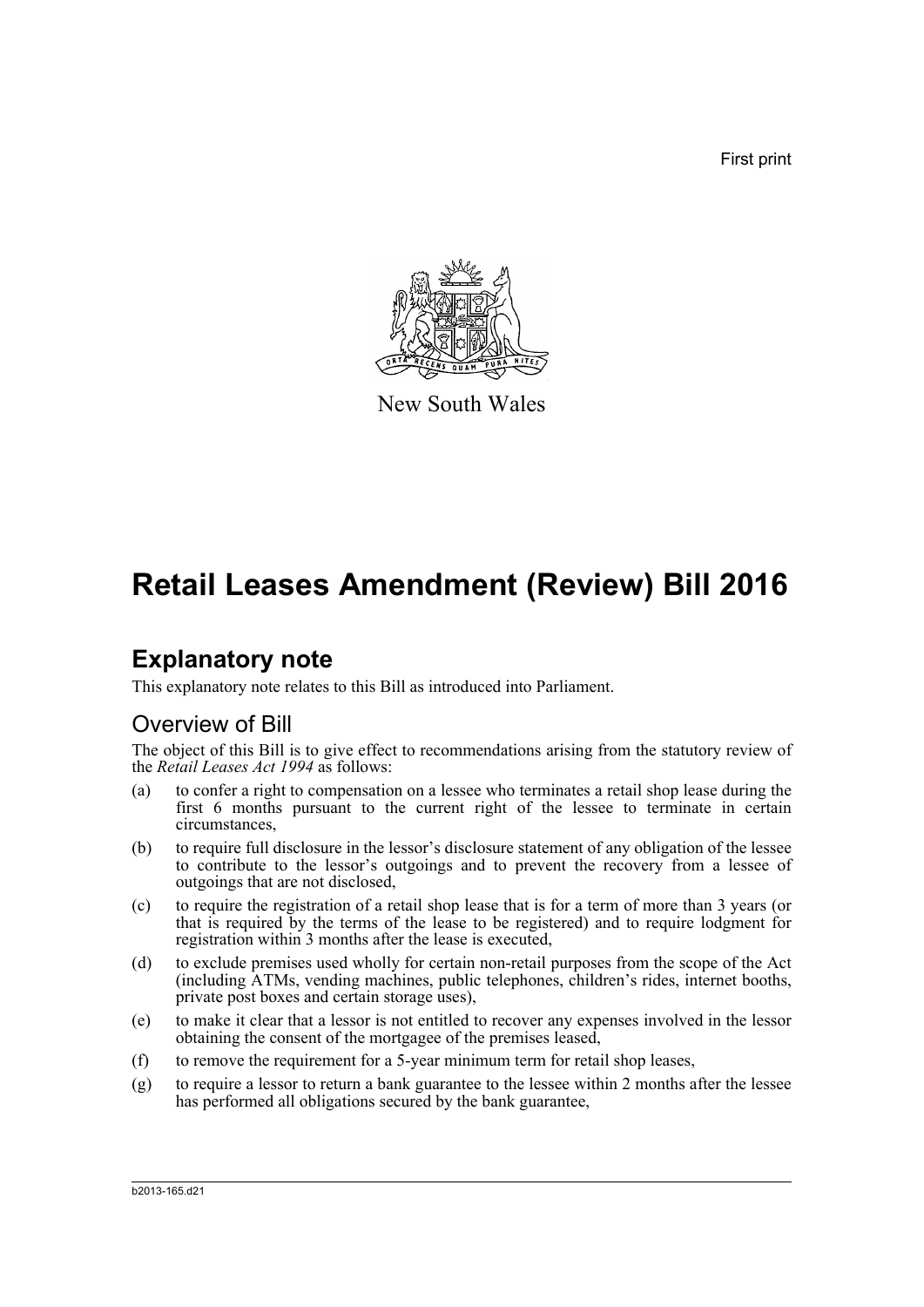- (h) to revise and clarify the definition of *outgoings* in the Act and to extend the definition to include fees charged by a lessor for services provided by the lessor,
- (i) to allow a retail shop lease with the approval of the Registrar of Retail Tenancy Disputes (*the Registrar*) to impose requirements for police and security checks on the persons who can be employed in or to do work at a retail shop,
- (j) to make it clear that lessee protections under the Act in relation to termination on the grounds of proposed demolition of the building of which a retail shop forms part extend to proposed demolition of any part of the building and that termination on the grounds of proposed demolition is only permissible when demolition requires vacant possession of the shop,
- (k) to change the restriction on when a disputed security bond can be released from a fixed period of 14 days after a judgment to the period within which an appeal against the judgment may be exercised,
- (l) to increase the monetary limit on the jurisdiction of the Civil and Administrative Tribunal (*the Tribunal*) for claims arising under the Act from \$400,000 to \$750,000,
- (m) to expand the grounds on which the Tribunal can order the rectification of a retail shop lease (currently limited to when the parties consent) to include correction of a mistake, giving effect to the intention of the parties or reflecting the actual disclosure of information between the parties, and to extend the rectification power to rectification of a disclosure statement,
- (n) to provide for specialist retail valuers (who determine current market rent when the parties cannot agree) to be appointed by the Registrar rather than the Tribunal, and to make it clear that experience and training requirements for specialist retail valuers can be prescribed by the regulations,
- (o) to clarify the procedure to be followed by a lessee to obtain the consent of the lessor to an assignment of a retail shop lease and protection from liability to the lessor after assignment,
- (p) to provide that where a retail shop lease has been awarded by public tender, consent to assignment of the lease can be refused if the assignee fails to meet any criteria of the tender,
- (q) to provide that for the purposes of the determination of rent by reference to turnover, turnover does not include turnover from online transactions (with limited exceptions),
- (r) to provide that a lessee cannot be required to provide information to the lessor about turnover from online transactions (with limited exceptions),
- (s) to repeal provision for the payment of interest on lease security bonds deposited with the Secretary.
- (t) to provide for the issue of penalty notices for offences under the Act or the regulations,
- (u) to provide for the establishment of an online retail bond service by the Secretary,
- (v) to clarify the application of the Act to shops that are stalls in a market so that the Act will not apply to stalls in a market except a permanent retail market and to allow the regulations to modify the operation of the Act in relation to shops in a permanent retail market, including by providing for a mandatory code of conduct for lessors and lessees,
- (w) to remove an unnecessary exception from the Act for premises in an office tower that forms part of a retail shopping centre (on the basis that an office tower above a retail shopping centre does not form part of the retail shopping centre),
- (x) to enact consequential savings and transitional provisions and to make miscellaneous minor amendments.

### Outline of provisions

**Clause 1** sets out the name (also called the short title) of the proposed Act.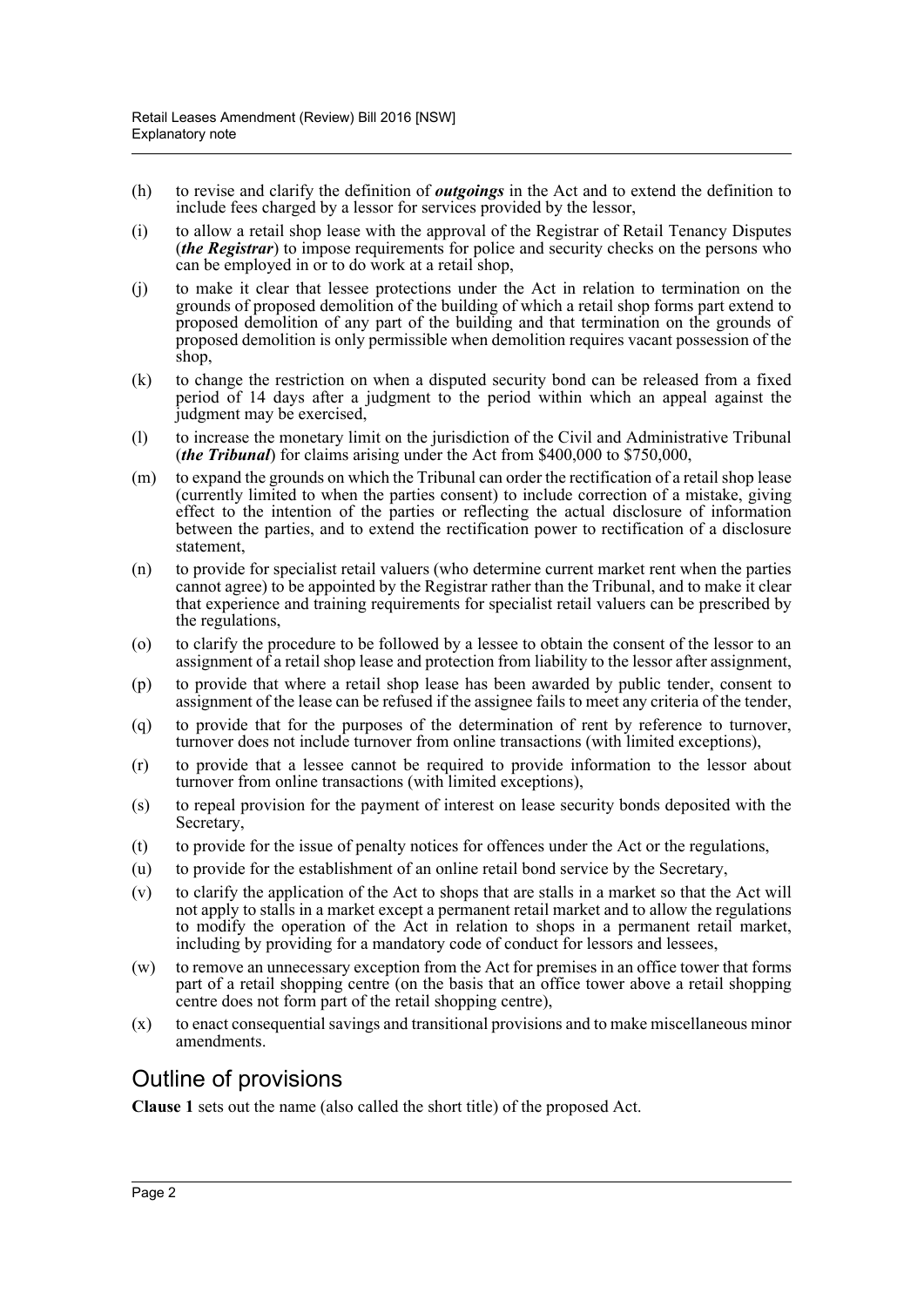**Clause 2** provides for the commencement of the proposed Act on a day or days to be appointed by proclamation.

### **Schedule 1 Amendment of Retail Leases Act 1994 No 46**

#### **Disclosure statements**

**Section 11 (1)** is substituted to simplify and clarify the provision that requires the lessor to give a disclosure statement to the lessee before the lease is entered into. A redundant note at the end of the section is removed.

**New section 11 (2A)** confers an entitlement to compensation on a lessee when the lessee terminates the lease during its first 6 months pursuant to an existing right of the lessee to terminate for a failure by the lessor to give a disclosure statement or for giving an incomplete or false or misleading disclosure statement. The compensation is for costs reasonably incurred by the lessee in entering into the lease, including expenditure in connection with fit-out.

**Section 11 (6)** is substituted to replace the existing criminal penalty provision for a failure to give a lessor's disclosure statement (to be repositioned to subsection  $(1)$ ) with provision that allows the parties to agree to an amendment of the lessor's disclosure statement.

**Section 11A (1)** is substituted to simplify the provision that requires the lessee to give a disclosure statement to the lessor and the provision now includes the penalty currently located in **section 11A (3)**, which is repealed. A redundant note at the end of section 11A is removed.

**New section 85 (4)** is a consequential amendment.

#### **Disclosure of lessee's financial obligations**

**New section 12A** limits the lessee's liability for outgoings to outgoings disclosed in the lessor's disclosure statement. If the lessor's disclosure statement provides an estimate of the amount of an outgoing and there was no reasonable basis for the estimate, the lessee's liability for the outgoing will be limited to the estimated amount and future increases in the outgoing will be limited by reference to the estimated amount. Advertising and promotion costs are not outgoings for this purpose.

**New section 3A** provides a revised definition of *outgoings* to clarify the existing definition and to extend the definition to fees charged by a lessor for services provided by the lessor that would be outgoings under the existing definition if provided and charged to the lessor by a third party.

**Section 12** is amended and **section 12 (2)** is added to make it clear that an existing provision that limits the lessee's liability for the cost of finishes, fixtures, fittings, equipment or services does not apply to outgoings.

**Section 22** is amended to insert a note about the operation of new section 12A.

**Section 27 and Part 5 of Schedule 2** are amended consequentially.

#### **Mortgagee consent expenses**

**Section 3** is amended by changing the definition of *lease preparation expenses* to include expenses incurred in connection with obtaining the consent of a mortgagee of the premises to which a retail shop lease relates. The definition is used in provisions that prevent a lessee being required to pay lease preparation expenses in connection with the granting, renewal or extension of a lease.

#### **Exclusion of non-retail uses from operation of Act**

**Substituted section 5 (d) and new Schedule 1A** exclude premises used wholly for certain non-retail purposes from the operation of the Act (including ATMs, vending machines, public telephones, children's rides, signage display, internet booths, private post boxes and certain storage uses). The substitution of section  $5$  (d) also removes an exception from the Act for premises in an office tower that forms part of a retail shopping centre (on the basis that the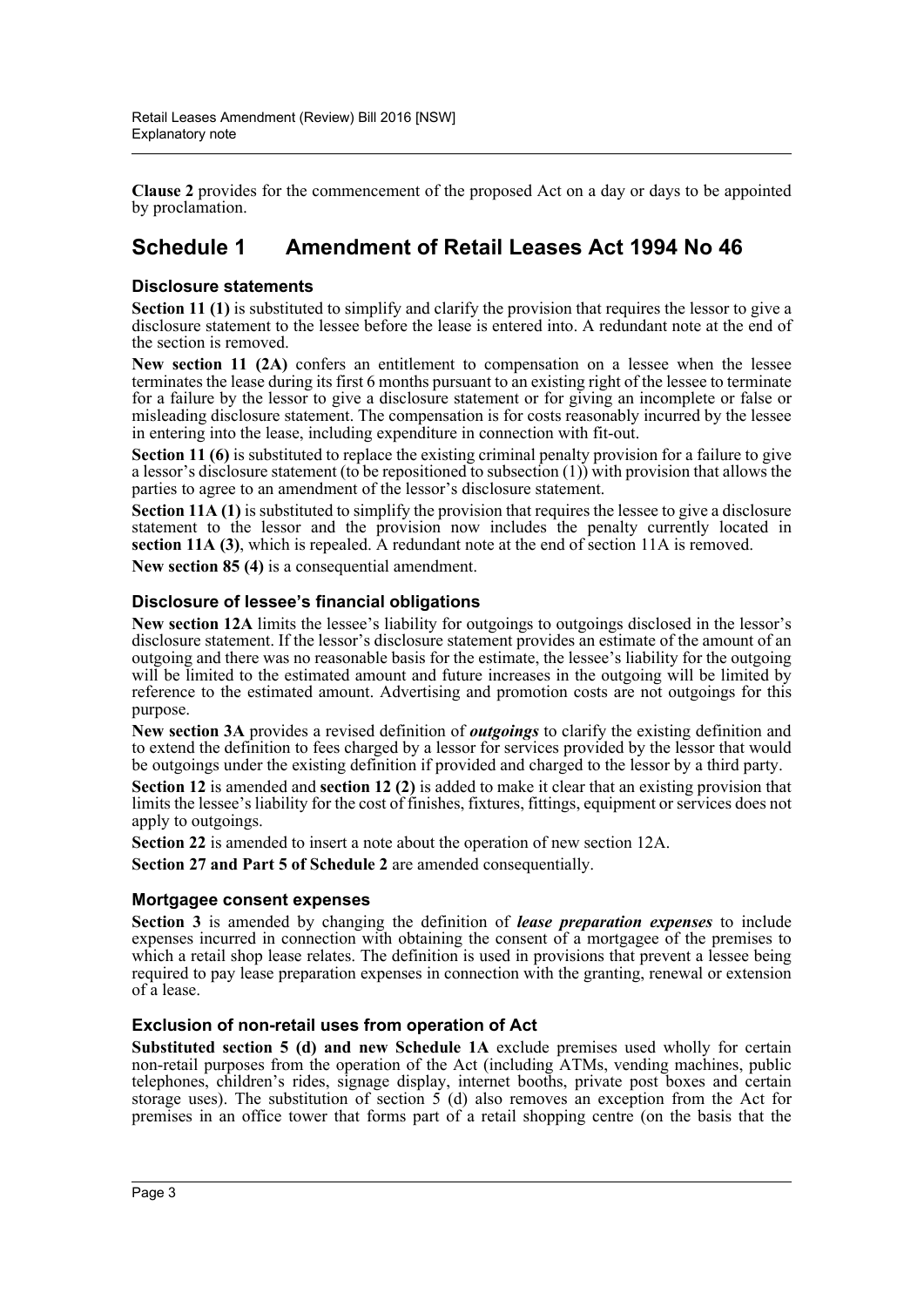exception is unnecessary because an office tower does not form part of a retail shopping centre merely because it is in the same building as, or is above, the retail shopping centre).

#### **Repeal of 5-year minimum term**

Section 16 is repealed (by being substituted) which removes the requirement for a 5-year minimum term for retail leases. The requirement can currently be disapplied by a certificate from a lawyer or licensed conveyancer who explains to the lessee the effect of doing so. The new section 16 deals with the requirement for registration of some leases, as referred to below.

**Section 6A** is amended consequentially.

**Section 21A** is repealed because it will be redundant as a result of the removal of the requirement for a minimum 5-year lease term.

**Section 48 (3)** is repealed to remove a provision about the giving of independent legal advice for the purposes of contracting out of the minimum 5-year term.

#### **Lease execution and registration**

**Substituted section 15** simplifies provisions dealing with the execution, return and registration of a retail shop lease and increases from 1 month to 3 months the period within which a lessor is required to provide the lessee with a signed copy of the lease after the lessee has signed and returned the lease to the lessor. **Substituted section 16** changes the existing requirements for lease registration so as to require the registration under the *Real Property Act 1900* of a lease that is for a term of more than 3 years or that is required by the terms of the lease to be registered. A lease must be lodged for registration within 3 months after the executed lease is returned to the lessor. Failure to register a lease in compliance with the requirement will be an offence with a maximum penalty of 50 penalty units.

#### **Security bonds and bank guarantees**

**New section 16BA** requires a lessor to return a bank guarantee to the lessee within 2 months after the lessee completes performance of the obligations under the lease that are secured by the bank guarantee. **Section 16Q** is amended consequentially.

**Section 16C (6)** is amended to transfer from the Minister to the Secretary the power to approve an extension of the period within which a security bond must be lodged with the Secretary.

**Section 16D (1)** is substituted to remove a spent transitional arrangement that applied when the requirement to lodge a security bond with the Secretary was first introduced.

**Section 16G (2)** is substituted to remove a limitation on when an application to the Secretary for the return of a security bond can be made.

**Section 16H (6)** is repealed to remove a provision that requires the balance of a security bond to be paid to the other party when an application is made for the partial return of a security bond.

**Section 16I (2)** is substituted to allow the Secretary to pay out a security bond pursuant to the terms of an agreement reached after successful mediation as notified by the parties (and not just on the basis of a certificate of the Tribunal or a mediator, as at present).

**Section 16K (1)** is substituted to change the period during which the Secretary is not permitted to pay out a security bond on the basis of a judgment or order (to allow time for an appeal against the judgment or order). Instead of being a fixed period of 14 days, the period will be the period within which an appeal can be made.

**Section 16M** is repealed to remove the provision that requires interest to be paid on security bonds deposited with the Secretary. **Sections 16E and 16V** are amended consequentially.

**New section 16WA** provides authority for an online retail bond service under which transactions for the purposes of Part 2A can be conducted electronically.

**Section 16ZA (1)** updates the provision for the service of documents for the purposes of Part 2A. **Section 16A** is amended to omit an unnecessary definition.

**Section 16B** is amended consequentially.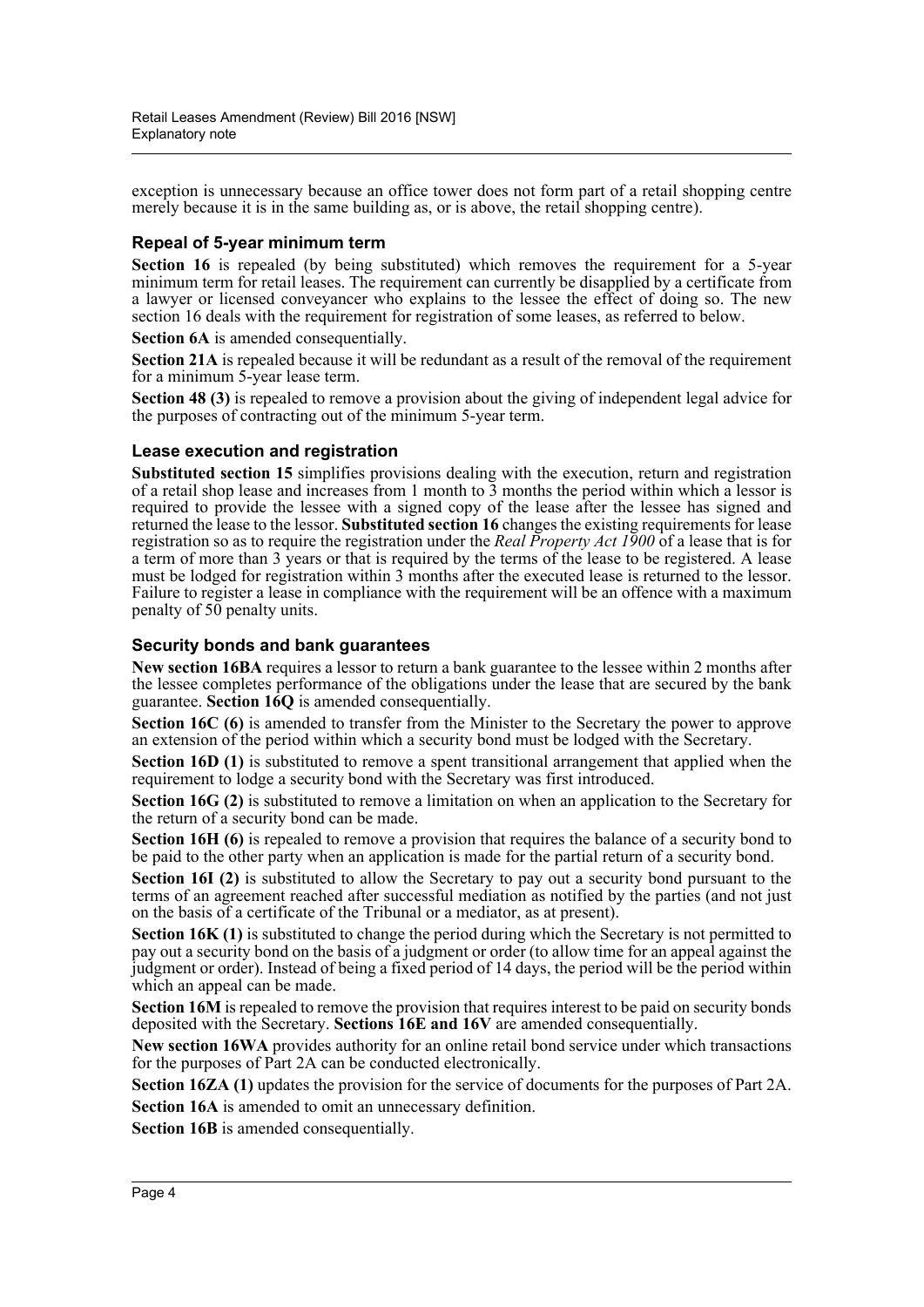#### **Reviews of current market rent and specialist retail valuers**

**Sections 31 (1) and 32A (1) and (4)** are amended so that sections 31 and 31A will deal with reviews of current market rent and the related protection of confidentiality of information in circumstances currently covered by sections 19 and 19A (to prevent repetition of provisions). **Sections 19 and 19A** are repealed as a result.

**Sections 31 (1) (b) and (1A) and 32A (1) and (13)** are amended to provide for the Registrar (instead of the Tribunal) to appoint specialist retail valuers for reviews of current market rents. **New section 32B** provides for the appointment of specialist retail valuers by the Registrar and also expands the list of industry bodies authorised to nominate persons for appointment as specialist retail valuers. **Section 70** is amended consequentially.

**Section 85 (2) (a)** is amended to make it clear that the regulations can prescribe experience and training requirements for the appointment of specialist retail valuers.

#### **Demolition**

**Section 35** is amended to make it clear that the protections afforded to a lessee when the lease is to be terminated on the grounds of a proposal to demolish the building of which the shop forms part extend to termination on the grounds of proposed demolition of any part of the building. The section is also amended to make it clear that termination on the grounds of proposed demolition is only permissible if the proposed demolition cannot be carried out practicably without vacant possession of the shop.

**Item 18 of Schedule 2** is amended consequentially.

#### **Assignment of lease**

**Sections 41 and 41A** are substituted to simplify and clarify the procedure for obtaining the lessor's consent to the assignment of a retail shop lease and the disclosure procedure to be followed by an assigning lessee to obtain the protection from liability to the lessor for liabilities of the assignee.

**New section 39 (1) (e)** provides that where a retail shop lease has been awarded by public tender, the lessor can refuse consent to assignment of the lease if the proposed assignee fails to meet any criteria of the tender.

**Schedule 2A** is amended consequentially.

**Section 3** is amended to remove a redundant definition of *assignor's disclosure statement*.

#### **Online transactions**

Section 20 is amended to prevent revenue from online transactions from being included in turnover for the purposes of the determination of rent on the basis of turnover except for transactions where goods or services are delivered or provided from or at the retail shop or retail shopping centre or where the transaction takes place while the customer is at the retail shop.

**New section 47** prevents the lessee from being required to provide the lessor with information about online transactions except for transactions where goods or services are delivered or provided from or at the retail shop or retail shopping centre or where the transaction takes place while the customer is at the retail shop.

#### **Employment restrictions**

**Section 37** is amended to extend the employment restrictions that a retail shop lease is permitted to impose on a lessee to include requirements for police and security checks for persons who are employed in or to do work at a retail shop but only if the Registrar has approved of their inclusion in the particular case.

#### **Permanent retail markets**

**New section 6B** provides that the Act does not apply to a retail shop that is a stall in a market unless the market is a permanent retail market, and provides a definition of *permanent retail*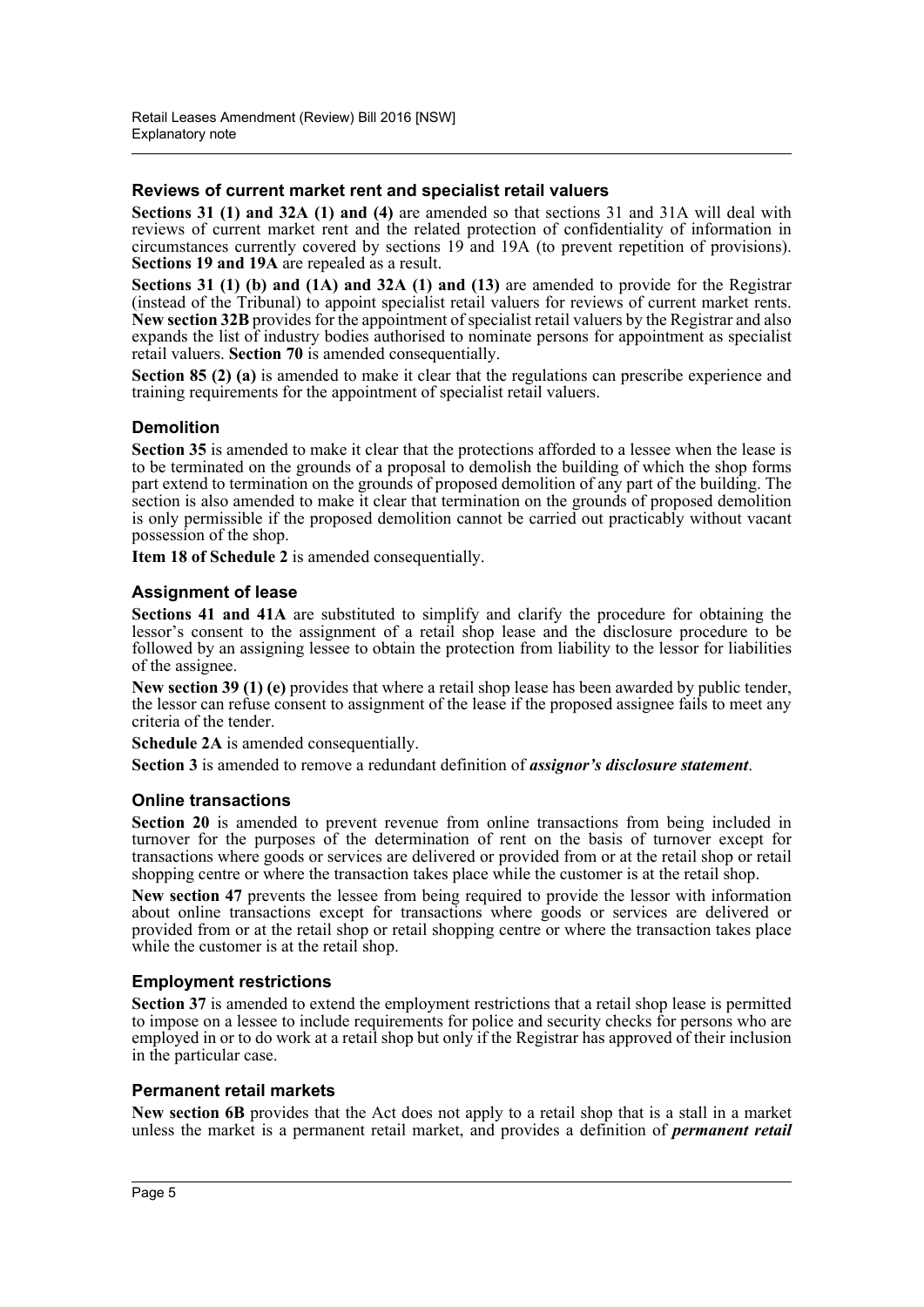*market*. The new section also inserts a regulation-making power to authorise the regulations to modify the operation of the Act in its application to a retail shop in a permanent retail market. The regulations can prescribe a mandatory code of conduct for lessors and lessees of shops in a permanent retail market.

**Section 3** is amended to insert a reference to the definition of *permanent retail market* in new section 6B, and a definition of *premises* to make it clear that a stall in a market constitutes premises for the purposes of the Act. The definition of *retail shopping centre* in section 3 is amended to make it clear that a market is not a retail shopping centre.

#### **Jurisdiction of Tribunal**

**New section 72AB** expands an existing power of the Tribunal to order the rectification of a lease with the consent of the parties so that the Tribunal will be able to order the rectification of a lease or disclosure statement, or to order that a disclosure statement is deemed to have been given, in the additional circumstances set out in the section. **Sections 70 and 72** are amended consequentially.

**Section 73** is amended to increase the monetary limit on the jurisdiction of the Tribunal for claims arising under the Act from \$400,000 to \$750,000.

#### **Penalty notices**

**New section 83A** provides for the issue of penalty notices for offences against the Act or the regulations that are prescribed by the regulations as penalty notice offences. **Section 16P**, which currently provides for the issue of penalty notices but only for offences under Part 2A (Security bonds), is consequentially repealed.

#### **Minor amendments**

**Section 3** is amended to remove an obsolete definition of *Director-General* and add a new definition of *Secretary* (to mean the Secretary of the Department of Industry, Skills and Regional Development).

**Sections 16A (1), 16C (2)–(4), 16D (2) and (4), 16E (1), 16F, 16G (1) and (3), 16H, 16I (1) and (3), 16J (1) and (2), 16K (2) and (3), 16L, 16N (1) and (4), 16Q (3), 16U (1), 16W, 16ZA (2), 16ZB, 16ZC (1) and 82B** are amended to update references to the Director-General of the Department of State and Regional Development to the Secretary of the Department of Industry, Skills and Regional Development.

**New section 3B** repositions the provision that extends the operation of the Act to agreements to lease (to make the provision more prominent). The new section also makes it clear that new lessor's and lessee's disclosure statements are not required or permitted when a lease is entered into pursuant to an agreement to lease (so that disclosure statements given for an agreement to lease will operate for the purposes of a lease entered into pursuant to the agreement to lease). A consequential amendment is made to the definition of *retail shop lease* or *lease* in section 3.

**New section 85 (3)** authorises the regulations to create offences with a maximum penalty of 20 penalty units. **Section 16ZC (3)** is repealed consequentially.

**New section 3 (2)** makes it clear that a reference in the Act to a lessor or lessee includes a reference to a proposed lessor or proposed lessee. **Section 13 (4)** is made redundant by new section 3 (2) and is repealed.

**Sections 16Z and 82B** are amended to update references to the Department.

Minor and consequential amendments are made to the heading to **Part 2** and to **Schedule 2**.

#### **Savings and transitional provisions**

**Schedule 3** is amended to:

- (a) make a consequential change arising from other amendments, and
- (b) enable savings and transitional regulations to be made as a consequence of the amendments to be made by the Bill and any other Act that amends the Act, and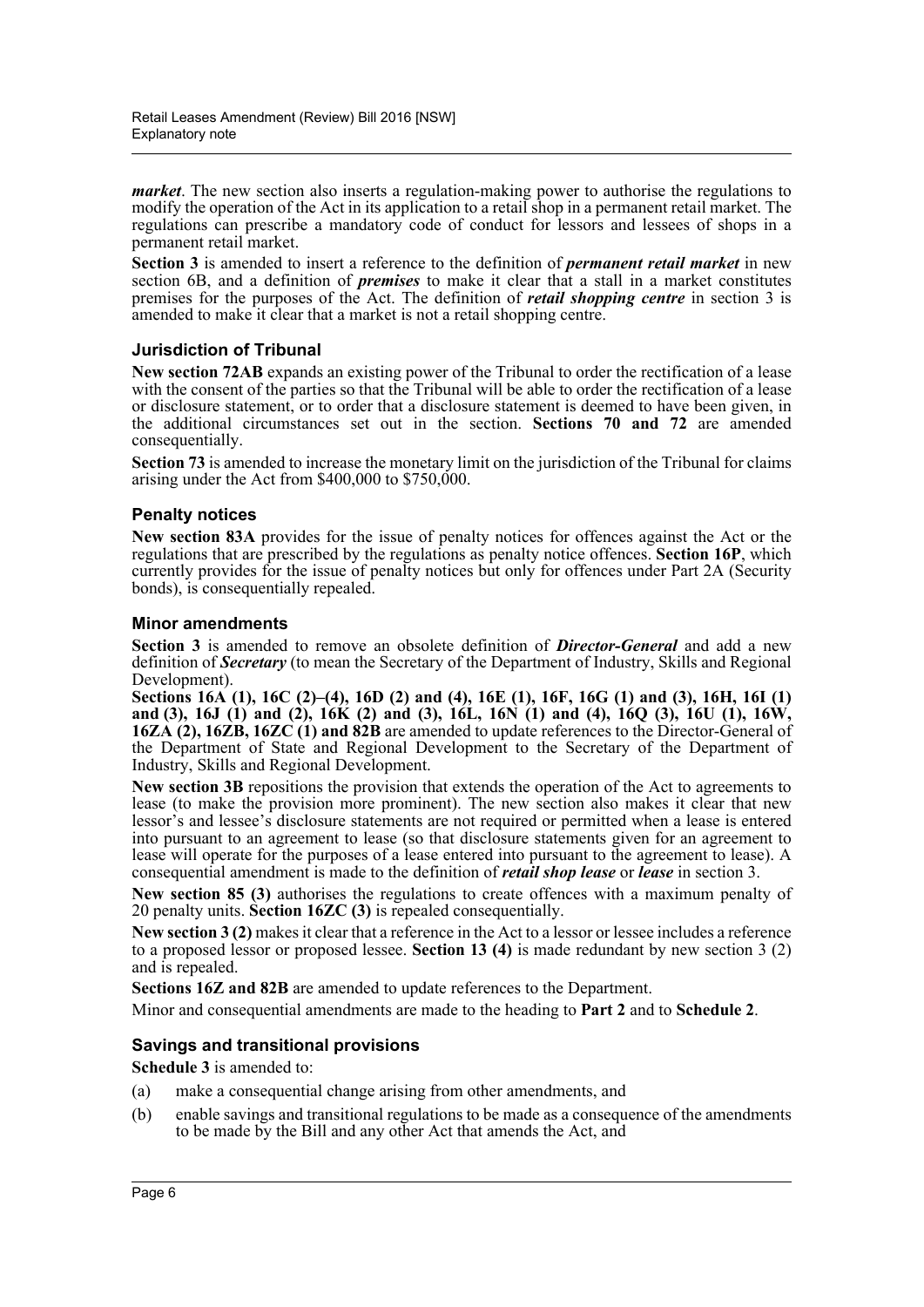(c) enact savings and transitional provisions for the purposes of the proposed amendments.

## **Schedule 2 Amendment of other legislation**

**Schedule 2** to the Bill makes amendments to other legislation that are consequential on the amendments made by Schedule 1 to the Bill.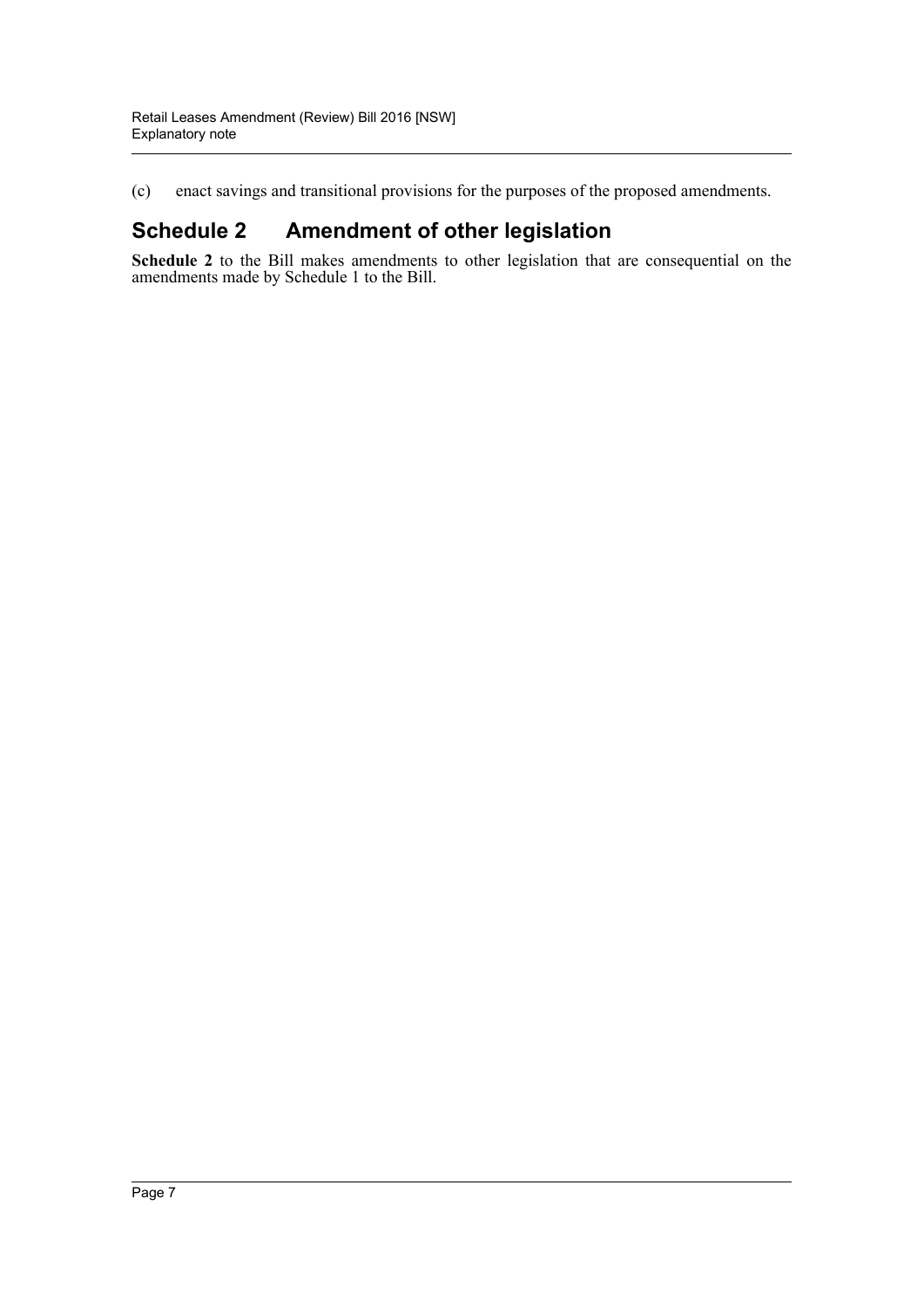First print



New South Wales

# **Retail Leases Amendment (Review) Bill 2016**

# **Contents**

|                   |                                           | Page |
|-------------------|-------------------------------------------|------|
|                   | Name of Act                               | 2    |
|                   | Commencement                              | 2    |
| Schedule 1        | Amendment of Retail Leases Act 1994 No 46 |      |
| <b>Schedule 2</b> | Amendment of other legislation            | 23   |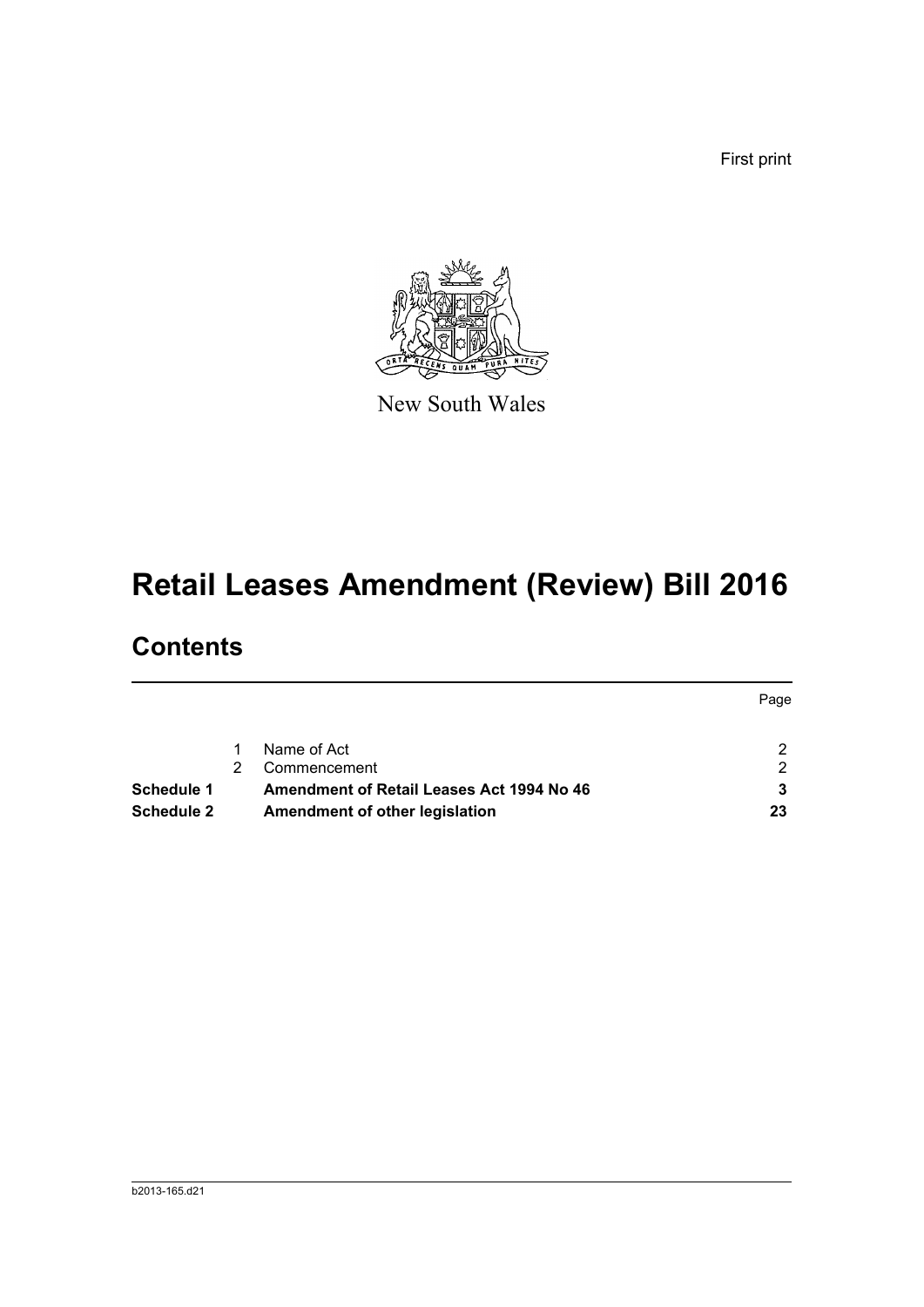

New South Wales

# **Retail Leases Amendment (Review) Bill 2016**

No , 2016

#### **A Bill for**

An Act to amend the *Retail Leases Act 1994* to give effect to recommendations arising from the statutory review of that Act by making further provision for the application of the Act to retail shop leases, the rights and obligations of lessors and lessees, leasing procedures, dispute resolution and other matters.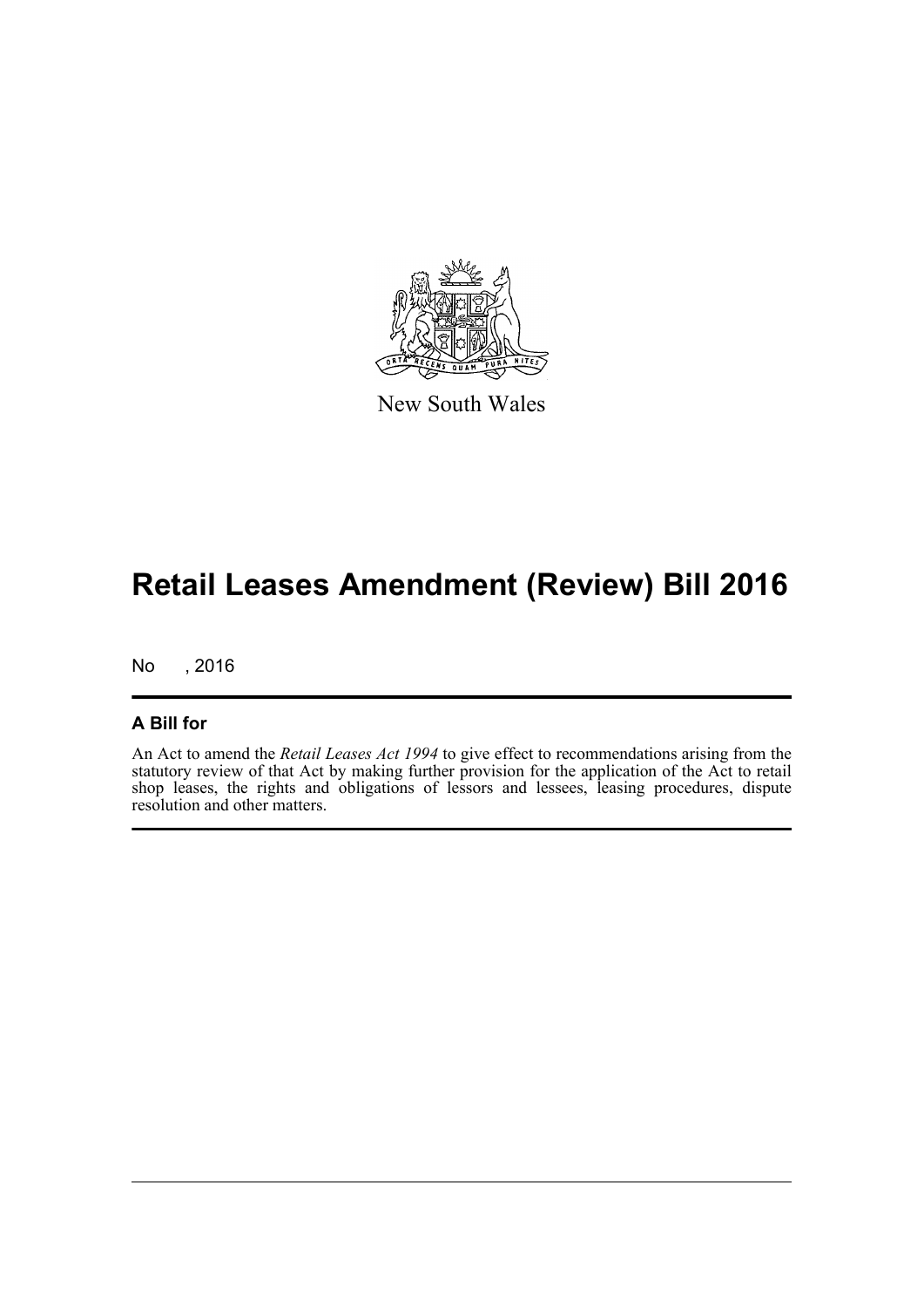<span id="page-9-0"></span>

| The Legislature of New South Wales enacts: |
|--------------------------------------------|
| Name of Act                                |

<span id="page-9-1"></span>

| Name of Act                                                          | $\mathcal{P}$  |
|----------------------------------------------------------------------|----------------|
| This Act is the Retail Leases Amendment (Review) Act 2016.           | 3              |
| <b>Commencement</b>                                                  | $\overline{4}$ |
| This Act commences on a day or days to be appointed by proclamation. | 5              |

1

Page 2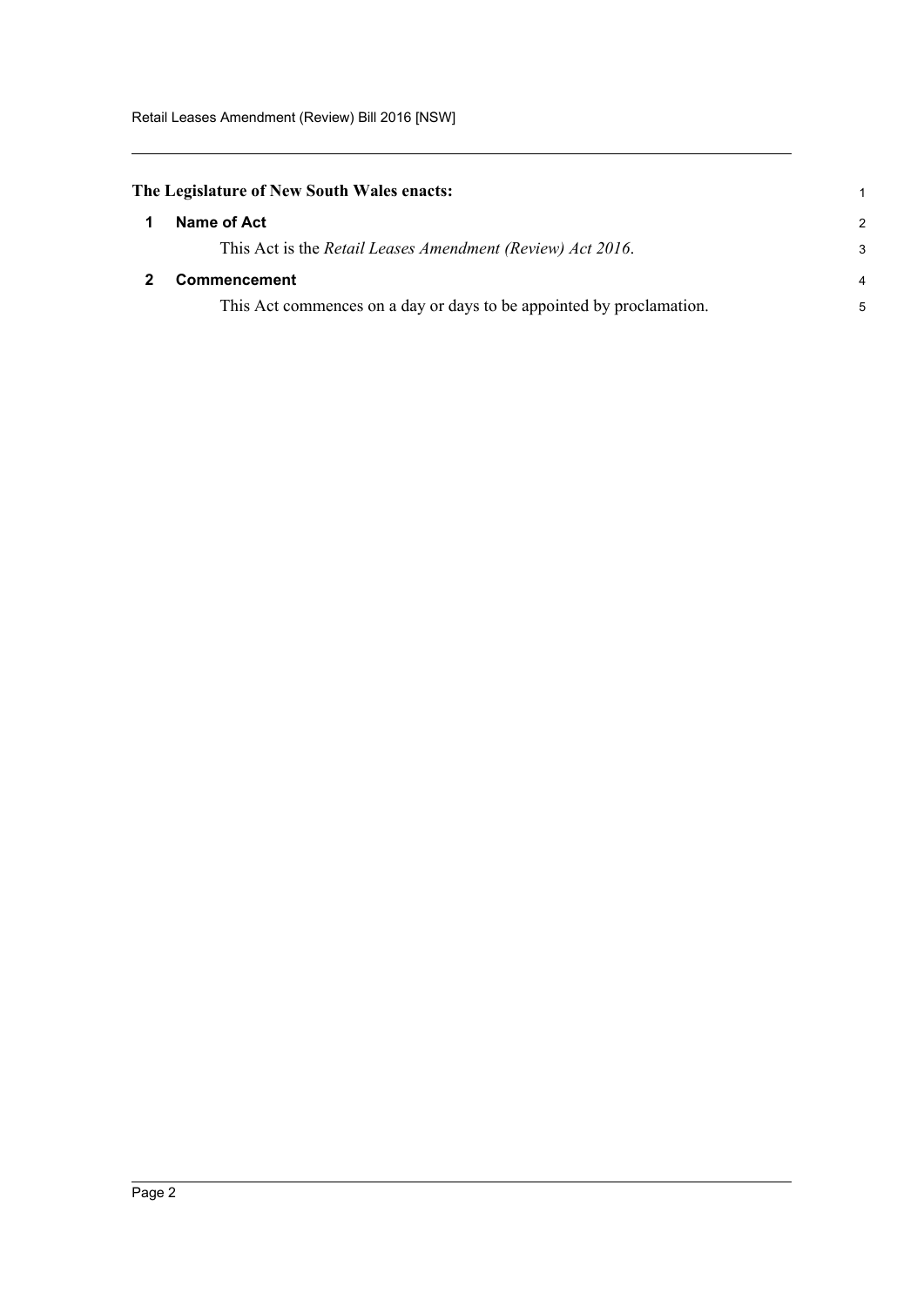<span id="page-10-0"></span>

|        | <b>Schedule 1</b> |                  | <b>Amendment of Retail Leases Act 1994 No 46</b>                                                                                                                                                               | $\mathbf{1}$   |
|--------|-------------------|------------------|----------------------------------------------------------------------------------------------------------------------------------------------------------------------------------------------------------------|----------------|
| [1]    |                   | Part 1, note     |                                                                                                                                                                                                                | $\overline{2}$ |
|        |                   |                  | Omit "section 5". Insert instead "sections 5 and 6B".                                                                                                                                                          | 3              |
| $[2]$  |                   |                  | <b>Section 3 Interpretation</b>                                                                                                                                                                                | 4              |
|        |                   |                  | Omit the definitions of <i>assignor's disclosure statement</i> and <i>Director-General</i> .                                                                                                                   | 5              |
| $[3]$  |                   |                  | Section 3, definition of "lease preparation expenses"                                                                                                                                                          | 6              |
|        |                   |                  | Omit ", except for registration fees under the <i>Real Property Act 1900"</i> .                                                                                                                                | $\overline{7}$ |
|        |                   |                  | Insert instead "including expenses incurred in connection with obtaining the consent of a<br>mortgagee but does not include registration fees under the Real Property Act 1900".                               | 8<br>9         |
| [4]    |                   |                  | Section 3, definition of "outgoings"                                                                                                                                                                           | 10             |
|        |                   |                  | Omit the definition. Insert instead:                                                                                                                                                                           | 11             |
|        |                   |                  | <i>outgoings</i> —see section 3A.                                                                                                                                                                              | 12             |
| [5]    |                   | <b>Section 3</b> |                                                                                                                                                                                                                | 13             |
|        |                   |                  | Insert in alphabetical order:                                                                                                                                                                                  | 14             |
|        |                   |                  | <i>permanent retail market</i> —see section 6B.                                                                                                                                                                | 15             |
|        |                   |                  | <i>premises</i> includes a defined area (for example, a stall in a market) in a building<br>or other permanent structure.                                                                                      | 16<br>17       |
|        |                   |                  | Secretary means the Secretary of the Department of Industry, Skills and<br>Regional Development.                                                                                                               | 18<br>19       |
| [6]    |                   |                  | Section 3, definition of "retail shop"                                                                                                                                                                         | 20             |
|        |                   |                  | Omit "Section 5 limits" from Note 1 to the definition.                                                                                                                                                         | 21             |
|        |                   |                  | Insert instead "Sections 5 and 6B limit".                                                                                                                                                                      | 22             |
| $[7]$  |                   |                  | Section 3, definition of "retail shop lease" or "lease"                                                                                                                                                        | 23             |
|        |                   |                  | Omit "or agrees to grant".                                                                                                                                                                                     | 24             |
| [8]    |                   |                  | Section 3, definition of "retail shopping centre"                                                                                                                                                              | 25             |
|        |                   |                  | Insert "(not being the stalls in a market)" after "a cluster of premises".                                                                                                                                     | 26             |
| [9]    |                   | Section 3 (2)    |                                                                                                                                                                                                                | 27             |
|        |                   |                  | Insert at the end of section 3:                                                                                                                                                                                | 28             |
|        |                   | (2)              | A reference in this Act to the lessor or the lessee, in the context of a provision<br>that has application to a proposed retail shop lease, includes a reference to the<br>proposed lessor or proposed lessee. | 29<br>30<br>31 |
| $[10]$ |                   |                  | <b>Sections 3A and 3B</b>                                                                                                                                                                                      | 32             |
|        |                   |                  | Insert after section 3:                                                                                                                                                                                        | 33             |
|        | 3Α                |                  | Definition of "outgoings"                                                                                                                                                                                      | 34             |
|        |                   | (1)              | In this Act, <i>outgoings</i> means the following:                                                                                                                                                             | 35             |
|        |                   |                  | a lessor's outgoings on account of expenses attributable to the<br>(a)<br>management, operation, maintenance or repair of the retail shop<br>building or land,                                                 | 36<br>37<br>38 |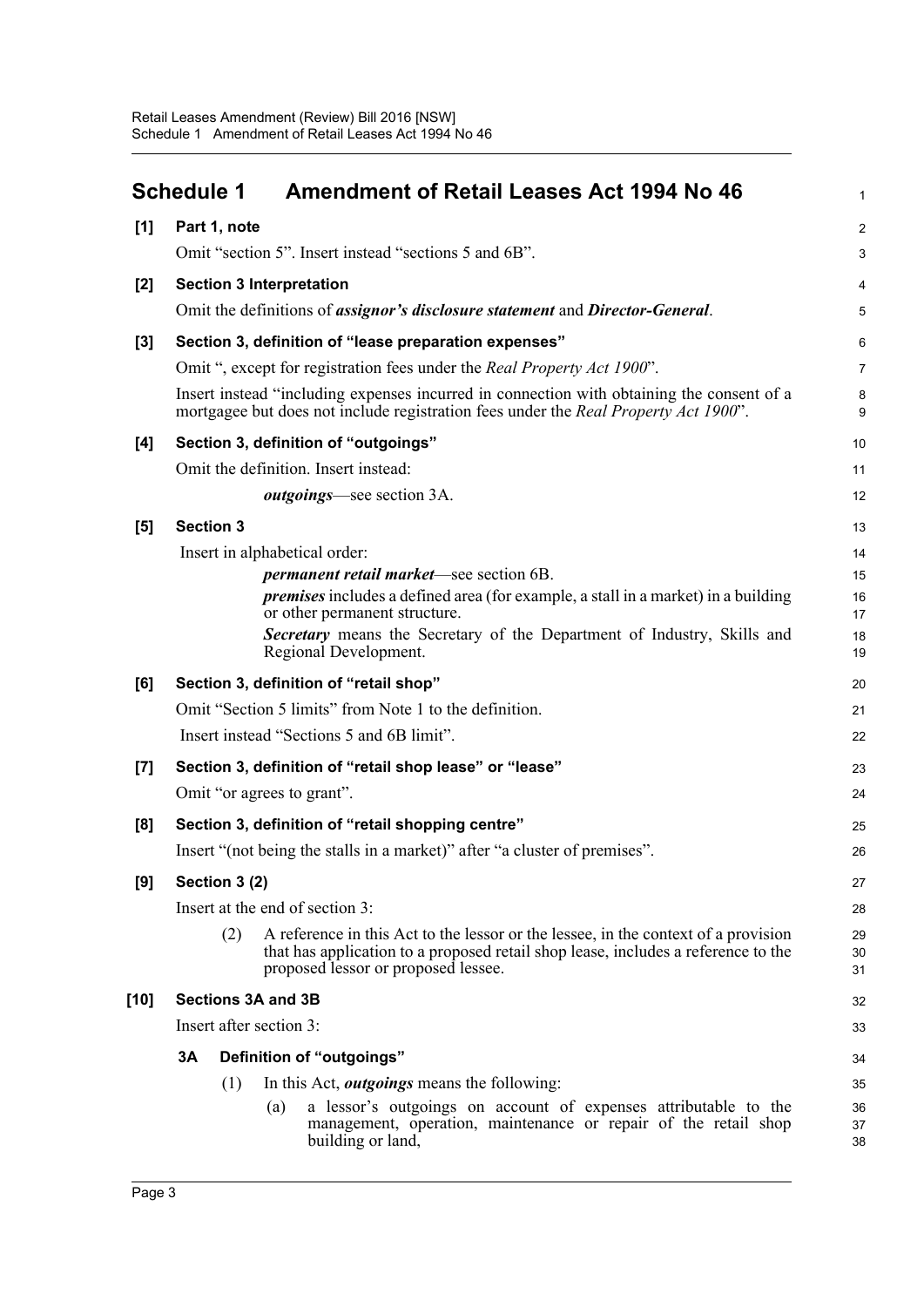|        |    |                          | (b)    | a lessor's outgoings on account of rates, taxes, levies, premiums or<br>charges payable by the lessor because the lessor is the owner or occupier<br>of the retail shop building or land or is the supplier of a taxable supply<br>(within the meaning of the A New Tax System (Goods and Services Tax)<br><i>Act 1999</i> of the Commonwealth) in respect of the retail shop building or<br>land, | $\mathbf{1}$<br>$\boldsymbol{2}$<br>$\ensuremath{\mathsf{3}}$<br>4<br>5<br>6 |
|--------|----|--------------------------|--------|----------------------------------------------------------------------------------------------------------------------------------------------------------------------------------------------------------------------------------------------------------------------------------------------------------------------------------------------------------------------------------------------------|------------------------------------------------------------------------------|
|        |    |                          | (c)    | fees charged by a lessor for services provided by the lessor in<br>connection with the management, operation, maintenance or repair of<br>the retail shop building or land.                                                                                                                                                                                                                        | $\overline{7}$<br>8<br>9                                                     |
|        |    | (2)                      |        | In this section, <i>retail shop building or land</i> means the building in which the<br>retail shop is located or (in the case of a retail shop in a retail shopping centre)<br>any building in the retail shopping centre, and includes any areas used in<br>association with any such building.                                                                                                  | 10<br>11<br>12<br>13                                                         |
|        | 3B |                          |        | Application of Act to agreements to lease                                                                                                                                                                                                                                                                                                                                                          | 14                                                                           |
|        |    | (1)                      |        | This Act applies to and in respect of an agreement to lease in the same way as<br>it applies to and in respect of a lease.                                                                                                                                                                                                                                                                         | 15<br>16                                                                     |
|        |    | (2)                      | lease: | When a lease (the <i>resulting lease</i> ) is entered into pursuant to an agreement to                                                                                                                                                                                                                                                                                                             | 17<br>18                                                                     |
|        |    |                          | (a)    | a lessor's disclosure statement given for the agreement to lease is<br>deemed to have been given for the resulting lease, and                                                                                                                                                                                                                                                                      | 19<br>20                                                                     |
|        |    |                          | (b)    | a separate lessor's disclosure statement is not required or permitted to<br>be given for the resulting lease.                                                                                                                                                                                                                                                                                      | 21<br>22                                                                     |
| [11]   |    |                          |        | Section 5 Certain retail shops excluded from the operation of this Act                                                                                                                                                                                                                                                                                                                             | 23                                                                           |
|        |    | Omit "retail shops".     |        |                                                                                                                                                                                                                                                                                                                                                                                                    | 24                                                                           |
| $[12]$ |    | Section 5 (d)            |        |                                                                                                                                                                                                                                                                                                                                                                                                    | 25                                                                           |
|        |    |                          |        | Omit the paragraph. Insert instead:                                                                                                                                                                                                                                                                                                                                                                | 26                                                                           |
|        |    |                          | (d)    | premises used only for any one or more of the purposes listed in<br>Schedule 1A (Excluded uses),                                                                                                                                                                                                                                                                                                   | 27<br>28                                                                     |
| $[13]$ |    |                          |        | Section 6A Application of Act to short-term leases                                                                                                                                                                                                                                                                                                                                                 | 29                                                                           |
|        |    |                          |        | Omit section 6A (3) and (4). Insert instead:                                                                                                                                                                                                                                                                                                                                                       | 30                                                                           |
|        |    | (3)                      |        | Operation of provisions for disclosure statements                                                                                                                                                                                                                                                                                                                                                  | 31                                                                           |
|        |    |                          |        | Sections $11-12A$ do not apply to the lease referred to in subsection $(2)$ (a), but<br>apply to any succeeding lease referred to in subsection $(2)$ (b).                                                                                                                                                                                                                                         | 32<br>33                                                                     |
| $[14]$ |    | Section 6A (5)           |        |                                                                                                                                                                                                                                                                                                                                                                                                    | 34                                                                           |
|        |    |                          |        | Omit "sections 11 and 16 (1) and (2)". Insert instead "section $11$ ".                                                                                                                                                                                                                                                                                                                             | 35                                                                           |
| $[15]$ |    | <b>Section 6B</b>        |        |                                                                                                                                                                                                                                                                                                                                                                                                    | 36                                                                           |
|        |    | Insert after section 6A: |        |                                                                                                                                                                                                                                                                                                                                                                                                    | 37                                                                           |
|        | 6B |                          |        | Application of Act to retail shops in markets                                                                                                                                                                                                                                                                                                                                                      | 38                                                                           |
|        |    | (1)                      |        | This Act does not apply to a retail shop that is a stall in a market unless the<br>market is a permanent retail market.                                                                                                                                                                                                                                                                            | 39<br>40                                                                     |
|        |    | (2)                      |        | A <i>permanent retail market</i> is an assemblage of stalls, styled or described as a<br>market, that are predominantly used for retail businesses and that operate in a                                                                                                                                                                                                                           | 41<br>42                                                                     |
|        |    |                          |        |                                                                                                                                                                                                                                                                                                                                                                                                    |                                                                              |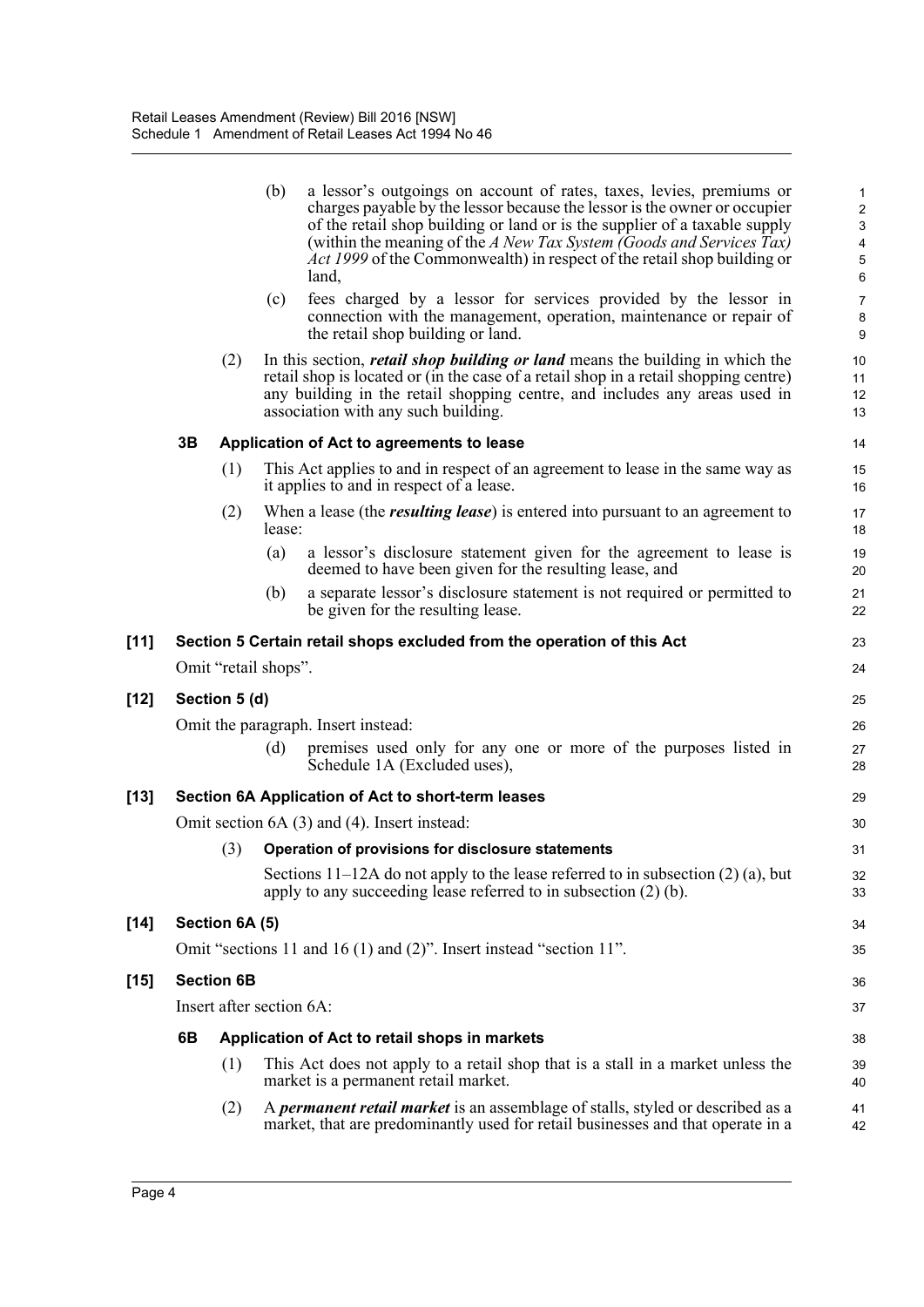building or other permanent structure the sole or dominant use of which (or of the part in which the market operates) is the operation of the market. **Note.** A stall in a permanent retail market is not a retail shop to which this Act applies unless it satisfies the definition of *retail shop* in section 3. (3) The regulations may make provision for or with respect to modifying the operation of this Act in its application to a retail shop in a permanent retail market. (4) Regulations under this section may include provision for a mandatory code of conduct for lessors and lessees under leases of retail shops in a permanent retail market (including provision for sanctions for non-compliance with the mandatory code). **[16] Part 2, heading** Omit the heading. Insert instead: **Part 2 Entering into a lease [17] Section 11 Lessor's disclosure statement** Omit section 11 (1) and the note at the end of the subsection. Insert instead: (1) At least 7 days before a retail shop lease is entered into, the lessor must give the lessee a disclosure statement for the lease (the *lessor's disclosure statement*) that complies with the following requirements: (a) the lessor's disclosure statement is to be in writing and is to be in or to the effect of Parts A and B of the form in Schedule 2 (the *prescribed form*), (b) the lessor's disclosure statement is to include Part B of the prescribed form for the purposes of Part B being completed by the lessee and provided to the lessor as the lessee's disclosure statement (under section 11A). (c) the lessor's disclosure statement must contain the information and be accompanied by the material that is required to complete or accompany Part A of the prescribed form (but only to the extent that is relevant to the lease concerned), (d) the form of the lessor's disclosure statement is not required to comply strictly with the prescribed form (including its layout) so long as it is substantially to the same effect as the prescribed form. Maximum penalty: 50 penalty units. **Note.** Because the lessor's disclosure statement need only include information relevant to the lease, if the retail shop is not in a retail shopping centre the disclosure statement need not include information that is relevant only to shops in retail shopping centres. **[18] Section 11 (2A)** Insert after section 11 (2): (2A) If the lessee terminates the lease in accordance with this section, the lessee is entitled to recover compensation from the lessor for costs reasonably incurred by the lessee in connection with the lessee entering into the lease, including compensation for expenditure by the lessee in connection with the fit-out of the retail shop. 1 2 3 4 5 6 7 8 9 10 11 12 13 14 15 16 17 18 19  $20$ 21 22 23 24 25 26 27 28 29 30 31 32 33 34 35 36 37 38 39 40 41 42 43 44 45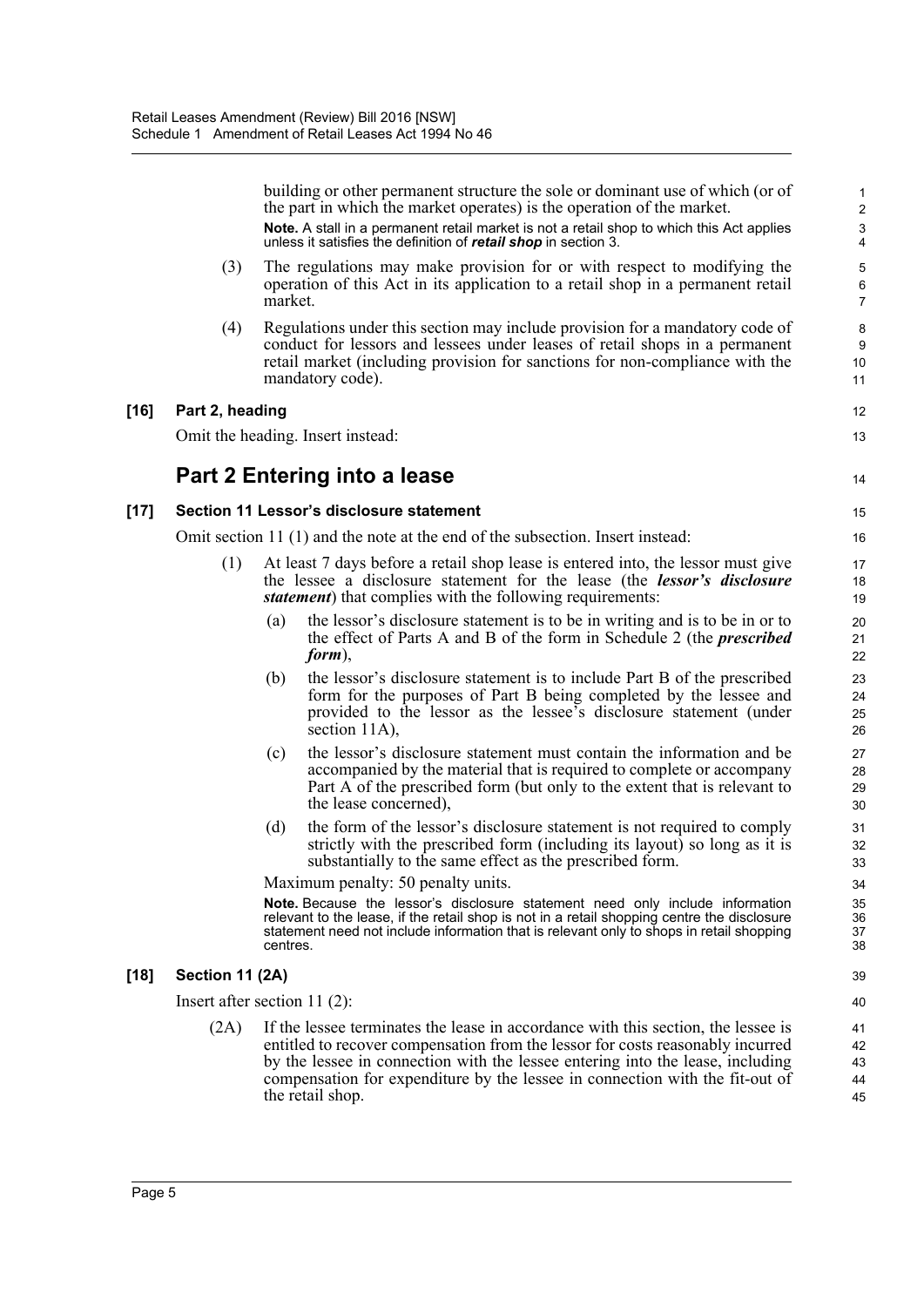| $[19]$ | <b>Section 11 (6)</b>                                                       |                       |                                                                                                                                                                                                                                                                                                                                                                                                                                |                                               |  |  |
|--------|-----------------------------------------------------------------------------|-----------------------|--------------------------------------------------------------------------------------------------------------------------------------------------------------------------------------------------------------------------------------------------------------------------------------------------------------------------------------------------------------------------------------------------------------------------------|-----------------------------------------------|--|--|
|        |                                                                             |                       | Omit the subsection (including the penalty provision). Insert instead:                                                                                                                                                                                                                                                                                                                                                         | $\overline{c}$                                |  |  |
|        |                                                                             | (6)                   | A lessor's disclosure statement may be amended with the agreement in writing<br>of the lessor and the lessee before or after the lease is entered into and any such<br>amendment has effect from the date specified in the agreement (which can be<br>a date before the agreement is made).<br>Note. The Tribunal also has power to order the rectification of a lessor's disclosure<br>statement. See section 72AB.           | 3<br>4<br>5<br>$\,6\,$<br>$\overline{7}$<br>8 |  |  |
| $[20]$ |                                                                             | Section 11, note      |                                                                                                                                                                                                                                                                                                                                                                                                                                | 9                                             |  |  |
|        |                                                                             |                       | Omit the note from the end of the section.                                                                                                                                                                                                                                                                                                                                                                                     | 10                                            |  |  |
| $[21]$ |                                                                             |                       | Section 11A Lessee's disclosure statement                                                                                                                                                                                                                                                                                                                                                                                      | 11                                            |  |  |
|        |                                                                             |                       | Omit section 11A (1). Insert instead:                                                                                                                                                                                                                                                                                                                                                                                          | 12                                            |  |  |
|        |                                                                             | (1)                   | No later than 7 days after receiving the lessor's disclosure statement from the<br>lessor (or within such longer period as may be agreed with the lessor), the<br>lessee must give the lessor a statement in writing (as the <i>lessee's disclosure</i><br>statement) that is in or to the effect of Part B of the form set out in Schedule 2<br>and completed as required by that Part.<br>Maximum penalty: 50 penalty units. | 13<br>14<br>15<br>16<br>17<br>18              |  |  |
| $[22]$ |                                                                             | Section 11A (3)       |                                                                                                                                                                                                                                                                                                                                                                                                                                | 19                                            |  |  |
|        |                                                                             |                       | Omit the subsection (including the penalty provision).                                                                                                                                                                                                                                                                                                                                                                         | 20                                            |  |  |
| $[23]$ |                                                                             |                       | Section 11A, note                                                                                                                                                                                                                                                                                                                                                                                                              | 21                                            |  |  |
|        |                                                                             |                       | Omit the note from the end of the section.                                                                                                                                                                                                                                                                                                                                                                                     | 22                                            |  |  |
| $[24]$ |                                                                             |                       | Section 12 Lessee not required to pay undisclosed contributions                                                                                                                                                                                                                                                                                                                                                                | 23                                            |  |  |
|        | Omit "the cost of any finishes, fixtures, fittings, equipment or services". |                       |                                                                                                                                                                                                                                                                                                                                                                                                                                |                                               |  |  |
|        |                                                                             | or for the shop".     | Insert instead "the cost of providing any finishes, fixtures, fittings, equipment or services in                                                                                                                                                                                                                                                                                                                               | 25<br>26                                      |  |  |
| $[25]$ |                                                                             | <b>Section 12 (2)</b> |                                                                                                                                                                                                                                                                                                                                                                                                                                | 27                                            |  |  |
|        |                                                                             |                       | Insert at the end of section 12:                                                                                                                                                                                                                                                                                                                                                                                               | 28                                            |  |  |
|        |                                                                             | (2)                   | To remove doubt, this section does not apply to outgoings.                                                                                                                                                                                                                                                                                                                                                                     | 29                                            |  |  |
| [26]   |                                                                             | <b>Section 12A</b>    |                                                                                                                                                                                                                                                                                                                                                                                                                                | 30                                            |  |  |
|        |                                                                             |                       | Insert after section 12:                                                                                                                                                                                                                                                                                                                                                                                                       | 31                                            |  |  |
|        | 12A                                                                         |                       | Lessee not required to pay undisclosed outgoings                                                                                                                                                                                                                                                                                                                                                                               | 32                                            |  |  |
|        |                                                                             | (1)                   | The lessee under a retail shop lease is not liable to pay any amount to the lessor<br>in respect of any outgoings unless the liability to pay the amount was disclosed<br>in the lessor's disclosure statement for the lease.                                                                                                                                                                                                  | 33<br>34<br>35                                |  |  |
|        |                                                                             | (2)                   | If the lessor's disclosure statement provided an estimate of the amount of any<br>outgoing and the estimated amount is less than the actual amount, the<br>following provisions apply:                                                                                                                                                                                                                                         | 36<br>37<br>38                                |  |  |
|        |                                                                             |                       | if there was no reasonable basis for the estimate when the lessor's<br>(a)<br>disclosure statement was given, the lessee's liability for any payment in<br>respect of the outgoing is to be determined on the basis of the amount                                                                                                                                                                                              | 39<br>40<br>41                                |  |  |
|        |                                                                             |                       |                                                                                                                                                                                                                                                                                                                                                                                                                                |                                               |  |  |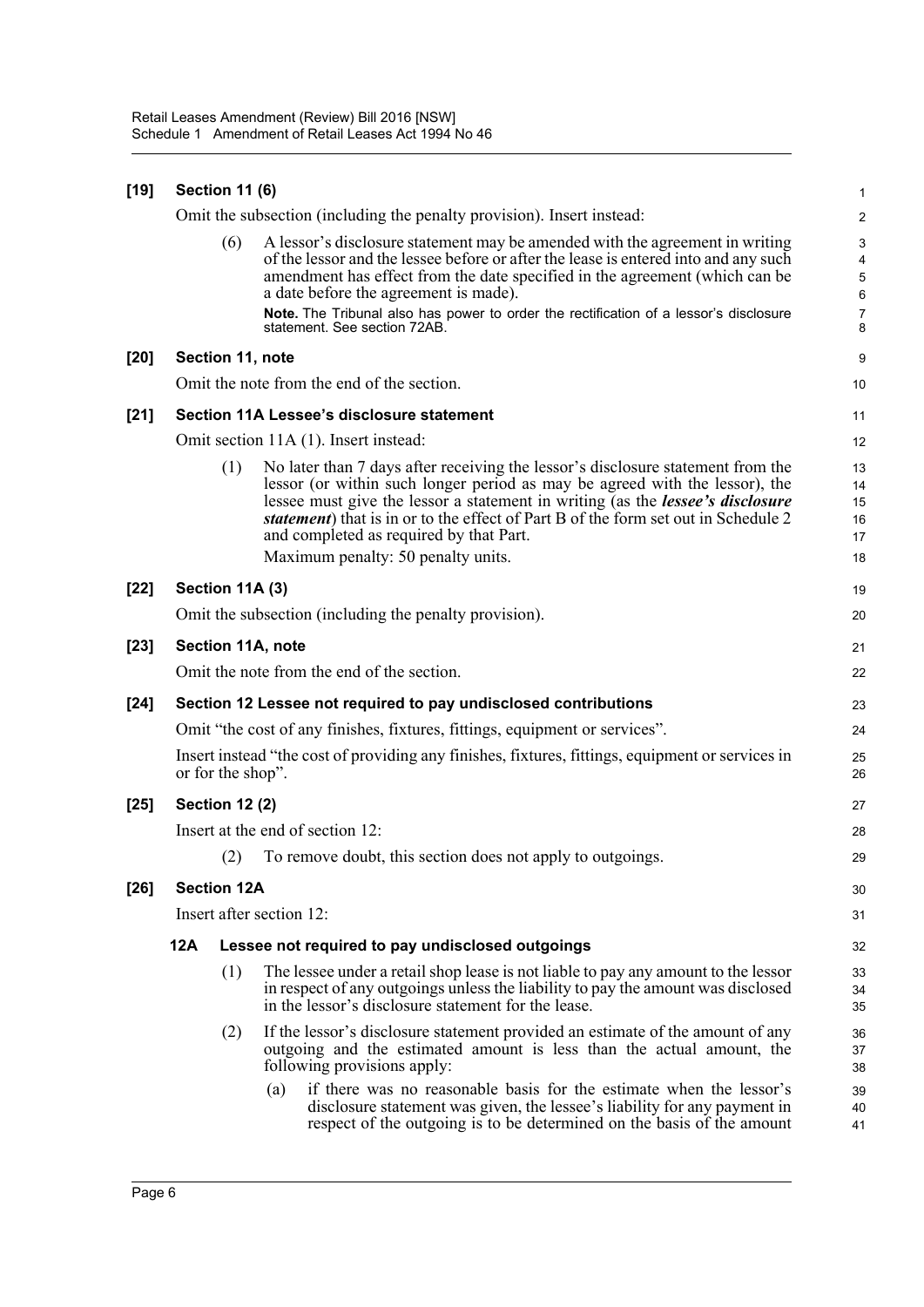estimated (instead of the actual amount) and is to be reduced accordingly,

17 18

19 20

- (b) if the lessee's liability to pay an amount (the *actual amount*) in respect of an outgoing is reduced because there was no reasonable basis for an estimate of the outgoing, any liability of the lessee in respect of any subsequent increase in the outgoing is to be reduced in the same proportion as the actual amount was reduced.
- (3) This section does not apply to an outgoing in the nature of a tax, rate or levy that is imposed by or under an Act after the lessor's disclosure statement is given and that was not an outgoing of the lessor when the lessor's disclosure statement was given.
- (4) A lessee is entitled to recover from the lessor any amount paid to the lessor that the lessee was not liable to pay because of this section.
- (5) Costs associated with the advertising or promotion of a retail shop or retail shopping centre, or of any business carried on there, are not outgoings for the purposes of this section.

#### **[27] Section 13 Costs before fit-out**

Omit section 13 (4).

#### **[28] Sections 15 and 16**

Omit the sections. Insert instead:

#### **15 Lessee to be provided with executed copy of lease**

- (1) A retail shop lease is taken to include a provision to the effect that the lessor must provide the lessee with an executed copy of the lease within 3 months after the lease is returned to the lessor or the lessor's lawyer or agent following its execution by the lessee.
- (2) That 3-month period is to be extended for any delay attributable to the need to obtain any consent from a head lessor or mortgagee (being delay not due to any failure by the lessor to make reasonable efforts to obtain consent).

#### **16 Certain leases must be registered**

(1) If a retail shop lease is for a term of more than 3 years or if the parties to the lease have agreed that the lease is to be registered, the lessor must lodge the lease for registration in accordance with the *Real Property Act 1900* within 3 months after the lease is returned to the lessor or the lessor's lawyer or agent following its execution by the lessee.

Maximum penalty: 50 penalty units.

- (2) The 3-month period within which a lease must be lodged for registration is to be extended for any delay attributable to:
	- (a) the need to obtain any consent from a head lessor or mortgagee (being delay not due to any failure by the lessor to make reasonable efforts to obtain consent), or
	- (b) requirements arising under the *Real Property Act 1900* that are beyond the control of the lessor.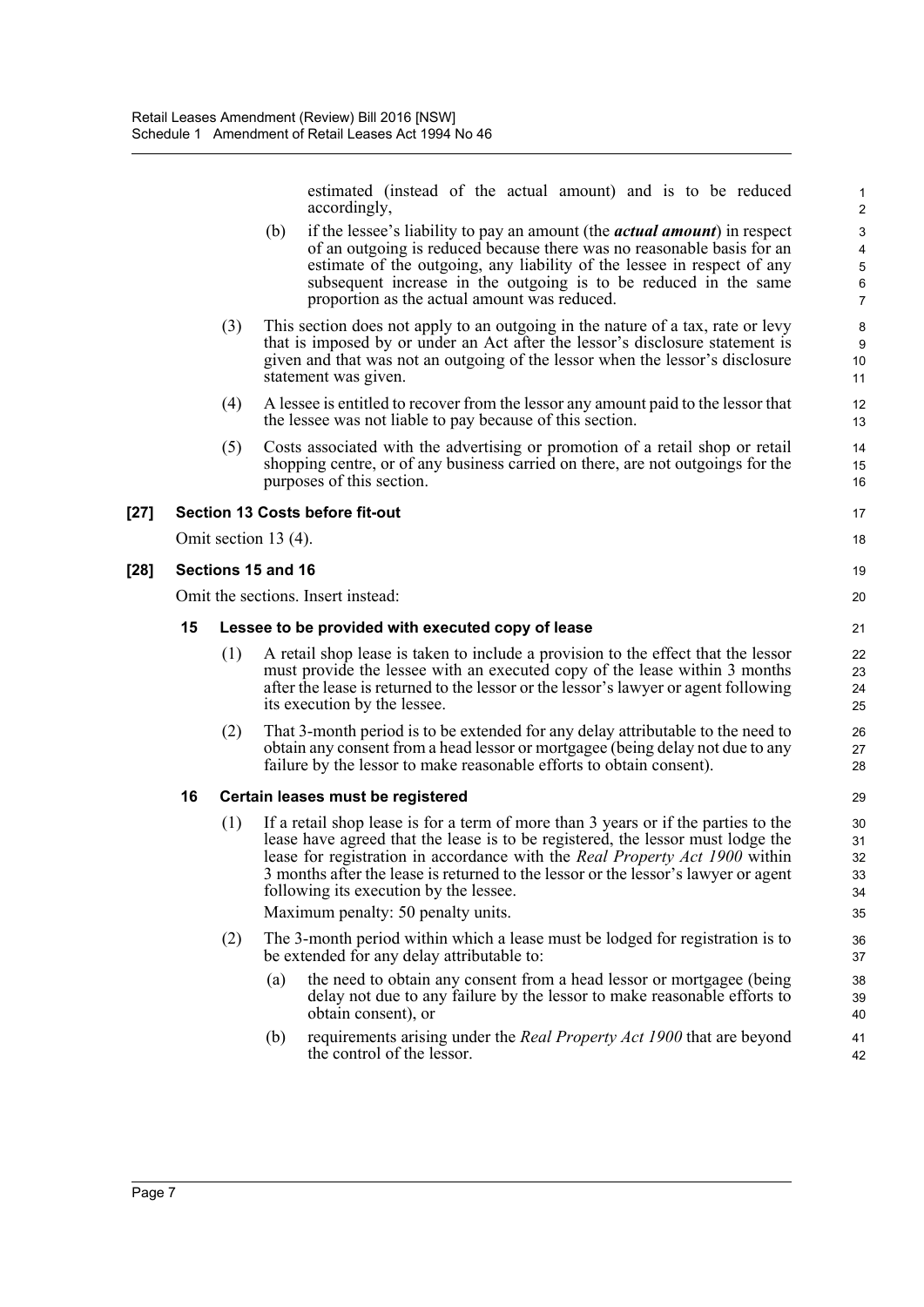|        |             | (3)                 | For the purposes of this section, the term of a retail shop lease includes any<br>term for which the lease may be extended or renewed at the option of the<br>lessee.                                                                                                                                 | $\mathbf{1}$<br>$\sqrt{2}$<br>$\mathsf 3$ |
|--------|-------------|---------------------|-------------------------------------------------------------------------------------------------------------------------------------------------------------------------------------------------------------------------------------------------------------------------------------------------------|-------------------------------------------|
|        |             |                     | Note. For example, a retail shop lease is for a term of more than 3 years if it is for a<br>term of 1 year with an option to renew for a further term of greater than 2 years.                                                                                                                        | $\overline{\mathbf{4}}$<br>$\overline{5}$ |
|        |             | (4)                 | This section does not affect the operation of the <i>Real Property Act 1900</i> .                                                                                                                                                                                                                     | 6                                         |
| $[29]$ |             |                     | Sections 16A (1), 16C (2)–(4), 16D (2) and (4), 16E (1), 16F, 16G (1) and (3), 16H, 16I (1)<br>and (3), 16J (1) and (2), 16K (2) and (3), 16L, 16N (1) and (4), 16Q (3), 16U (1), 16W,<br>16ZA (2), 16ZB, 16ZC (1) and 82B                                                                            | $\overline{7}$<br>8<br>9                  |
|        |             |                     | Omit "Director-General" wherever occurring. Insert instead "Secretary".                                                                                                                                                                                                                               | 10                                        |
| $[30]$ |             |                     | <b>Section 16A Definitions</b>                                                                                                                                                                                                                                                                        | 11                                        |
|        |             |                     | Omit the definition of <i>money</i> from section 16A $(1)$ .                                                                                                                                                                                                                                          | 12                                        |
| $[31]$ |             |                     | Section 16B Guarantees and other forms of security                                                                                                                                                                                                                                                    | 13                                        |
|        |             |                     | Insert "(except section 16BA)" after "Part" in section 16B (2).                                                                                                                                                                                                                                       | 14                                        |
| $[32]$ |             | <b>Section 16BA</b> |                                                                                                                                                                                                                                                                                                       | 15                                        |
|        |             |                     | Insert after section 16B:                                                                                                                                                                                                                                                                             | 16                                        |
|        | <b>16BA</b> |                     | <b>Return of bank guarantees</b>                                                                                                                                                                                                                                                                      | 17                                        |
|        |             | (1)                 | A lessor who receives a bank guarantee for a lease must return the original<br>bank guarantee to the lessee within 2 months (the <i>maximum return period</i> )<br>after the lessee completes performance of the obligations under the lease for<br>which the bank guarantee is provided as security. | 18<br>19<br>20<br>21                      |
|        |             |                     | Maximum penalty: 50 penalty units.                                                                                                                                                                                                                                                                    | 22                                        |
|        |             | (2)                 | A lessor is not required to return a bank guarantee if it has expired or been<br>cancelled.                                                                                                                                                                                                           | 23<br>24                                  |
|        |             | (3)                 | The maximum return period does not run for any period during which the<br>matter of the lessor's entitlement to claim or realise the bank guarantee is the<br>subject of proceedings pending in a court or the Tribunal.                                                                              | 25<br>26<br>27                            |
|        |             | (4)                 | A lessor who is unable to return an original bank guarantee is able to satisfy<br>the requirement under this section or an order of the Tribunal to return the bank<br>guarantee by providing any consent or release necessary to have the bank<br>guarantee cancelled.                               | 28<br>29<br>30<br>31                      |
|        |             | (5)                 | A lessor is liable to pay to the lessee compensation for:                                                                                                                                                                                                                                             | 32                                        |
|        |             |                     | any loss or damage suffered by the lessee as a result of any failure by<br>(a)<br>the lessor to return a bank guarantee in compliance with this section or<br>an order of the Tribunal, and                                                                                                           | 33<br>34<br>35                            |
|        |             |                     | reasonable costs incurred by the lessee in connection with the<br>(b)<br>cancellation of a bank guarantee because the lessor was unable to return<br>the original bank guarantee in compliance with this section or an order<br>of the Tribunal.                                                      | 36<br>37<br>38<br>39                      |
|        |             | (6)                 | In this section, <b>bank guarantee</b> means a guarantee from an authorised<br>deposit-taking institution in satisfaction of any requirement to provide a<br>security bond or other bond or a third party guarantee for the performance of<br>the lessee's obligations under the lease.               | 40<br>41<br>42<br>43                      |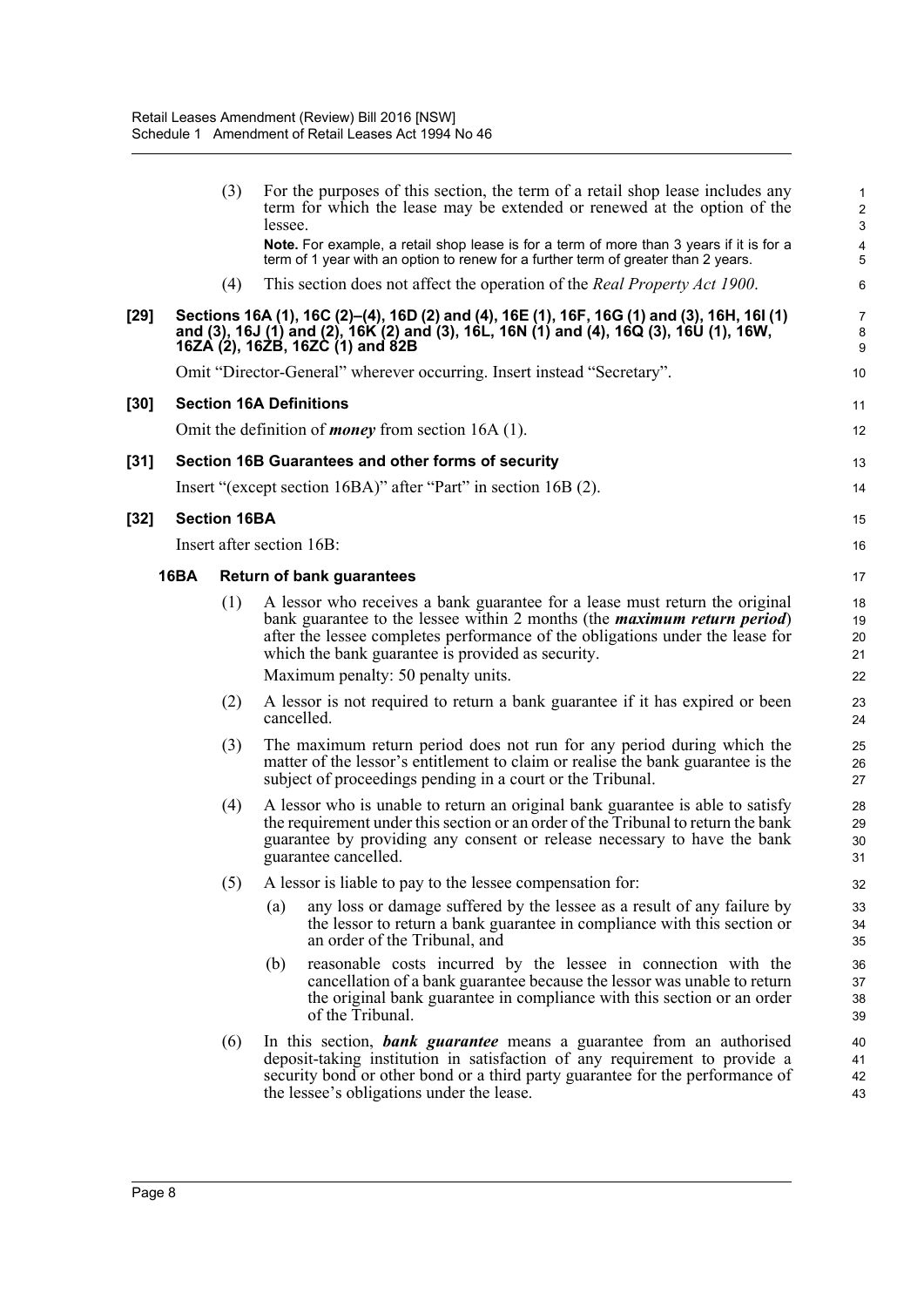| $[33]$ |                                       |     | Part 2A, Division 2, heading                                                                                                                                                                                                                                                                                                                                                                                   | $\mathbf{1}$                |  |  |
|--------|---------------------------------------|-----|----------------------------------------------------------------------------------------------------------------------------------------------------------------------------------------------------------------------------------------------------------------------------------------------------------------------------------------------------------------------------------------------------------------|-----------------------------|--|--|
|        |                                       |     | Omit "Director-General". Insert instead "Secretary".                                                                                                                                                                                                                                                                                                                                                           | 2                           |  |  |
| $[34]$ |                                       |     | Section 16C Deposit of security bonds with Secretary                                                                                                                                                                                                                                                                                                                                                           | 3                           |  |  |
|        |                                       |     | Omit "Minister" from section 16C (6). Insert instead "Secretary".                                                                                                                                                                                                                                                                                                                                              | 4                           |  |  |
| $[35]$ |                                       |     | Section 16D Deposit of existing security bonds with Secretary                                                                                                                                                                                                                                                                                                                                                  | $\overline{5}$              |  |  |
|        |                                       |     | Omit section 16D (1). Insert instead:                                                                                                                                                                                                                                                                                                                                                                          | 6                           |  |  |
|        | (1)                                   |     | If a lessor under a lease or proposed lease to which this Act does not apply<br>received a deposit or payment of money as a security bond and this Act<br>subsequently becomes applicable to the lease (because of the operation of<br>section 6A or for any other cause) this Part then applies to the security bond<br>and the <i>relevant day</i> is the day when this Act becomes applicable to the lease. | 7<br>8<br>$9\,$<br>10<br>11 |  |  |
| $[36]$ |                                       |     | Section 16E Provisions in leases relating to security bonds                                                                                                                                                                                                                                                                                                                                                    | 12                          |  |  |
|        | Omit section 16E (2).                 |     |                                                                                                                                                                                                                                                                                                                                                                                                                | 13                          |  |  |
| $[37]$ |                                       |     | <b>Section 16G Application for payment</b>                                                                                                                                                                                                                                                                                                                                                                     | 14                          |  |  |
|        |                                       |     | Omit section 16G (2). Insert instead:                                                                                                                                                                                                                                                                                                                                                                          | 15                          |  |  |
|        | (2)                                   |     | An application is to be in or to the effect of the approved form and may be<br>made at any time.                                                                                                                                                                                                                                                                                                               | 16<br>17                    |  |  |
| $[38]$ |                                       |     | <b>Section 16H Payment on application</b>                                                                                                                                                                                                                                                                                                                                                                      | 18                          |  |  |
|        | Omit section 16H (6).                 |     |                                                                                                                                                                                                                                                                                                                                                                                                                | 19                          |  |  |
| $[39]$ |                                       |     | Section 16I Payment after prescribed proceedings                                                                                                                                                                                                                                                                                                                                                               | 20                          |  |  |
|        | Omit section 16I (2). Insert instead: |     |                                                                                                                                                                                                                                                                                                                                                                                                                |                             |  |  |
|        | (2)                                   |     | If mediation of a retail tenancy dispute about a security bond has been<br>successful, the Secretary must pay out in conformity with the resulting<br>agreement an amount of money held by the Secretary on deposit in respect of<br>the lease concerned, and for that purpose the Secretary is entitled to require:                                                                                           | 22<br>23<br>24<br>25        |  |  |
|        |                                       | (a) | a copy of a certificate issued under section 16N (3) setting out the terms<br>of the resulting agreement, or                                                                                                                                                                                                                                                                                                   | 26<br>27                    |  |  |
|        |                                       | (b) | a notice in writing, in a form approved by the Secretary, that is signed<br>by the parties and sets out the terms of the resulting agreement.                                                                                                                                                                                                                                                                  | 28<br>29                    |  |  |
| [40]   | <b>Section 16K Appeal rights</b>      |     |                                                                                                                                                                                                                                                                                                                                                                                                                | 30                          |  |  |
|        |                                       |     | Omit section 16K (1). Insert instead:                                                                                                                                                                                                                                                                                                                                                                          | 31                          |  |  |
|        | (1)                                   |     | The Secretary may, after receiving notice of a judgment or order relating to a<br>security bond, pay out money in respect of the judgment or order no earlier<br>than the expiry of the period within which any right of appeal against the<br>judgment or order must be exercised but must not pay money out if an appeal<br>has been lodged.                                                                 | 32<br>33<br>34<br>35<br>36  |  |  |
| $[41]$ |                                       |     | Section 16M Payment out of amount equivalent to interest                                                                                                                                                                                                                                                                                                                                                       | 37                          |  |  |
|        | Omit the section.                     |     |                                                                                                                                                                                                                                                                                                                                                                                                                | 38                          |  |  |
| $[42]$ |                                       |     | <b>Section 16P Penalty notices</b>                                                                                                                                                                                                                                                                                                                                                                             | 39                          |  |  |
|        | Omit the section.                     |     |                                                                                                                                                                                                                                                                                                                                                                                                                | 40                          |  |  |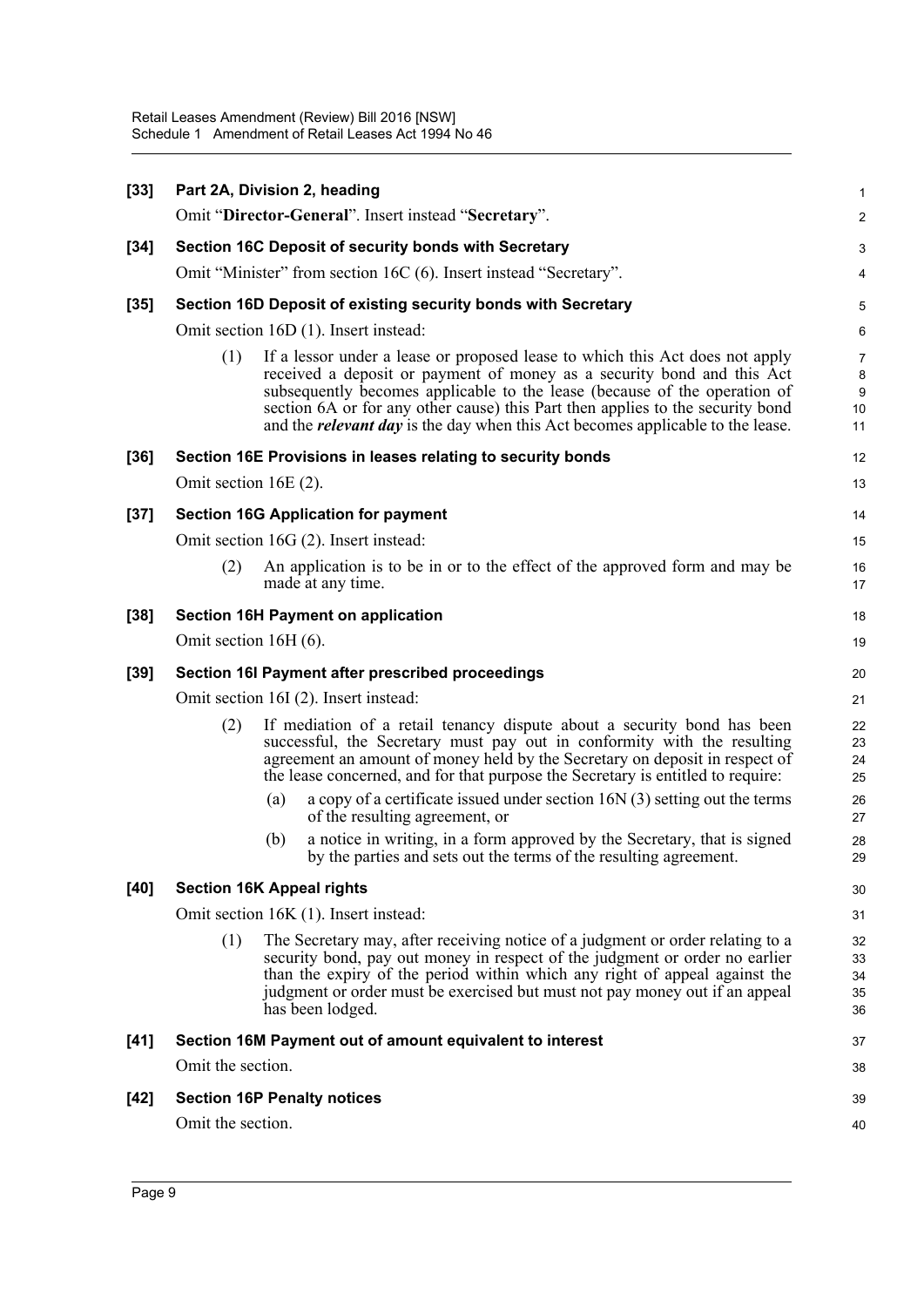| $[43]$ | Section 16Q Offences and penalty |                     |                        |                                                                                                                                                                          |                       |  |  |
|--------|----------------------------------|---------------------|------------------------|--------------------------------------------------------------------------------------------------------------------------------------------------------------------------|-----------------------|--|--|
|        |                                  |                     |                        | Insert "(other than under section $16BA(1)$ or $16WA(3)$ )" after "Part" in section $16Q(2)$ .                                                                           | $\overline{c}$        |  |  |
| $[44]$ |                                  |                     |                        | <b>Section 16V Retail Leases Security Bonds Interest Account</b>                                                                                                         | 3                     |  |  |
|        | Omit section $16V(5)$ .          |                     |                        |                                                                                                                                                                          |                       |  |  |
| $[45]$ |                                  | <b>Section 16WA</b> |                        |                                                                                                                                                                          | 5                     |  |  |
|        |                                  |                     |                        | Insert before section 16X:                                                                                                                                               | 6                     |  |  |
|        | <b>16WA</b>                      |                     |                        | Arrangements for online delivery of services                                                                                                                             | 7                     |  |  |
|        |                                  | (1)                 |                        | The Secretary may establish an <i>online retail bond service</i> comprising online<br>facilities and systems that can be used for any of the following purposes:         | 8<br>$\boldsymbol{9}$ |  |  |
|        |                                  |                     | (a)                    | to deposit a security bond with the Secretary,                                                                                                                           | 10                    |  |  |
|        |                                  |                     | (b)                    | to make a claim for the payment of a security bond,                                                                                                                      | 11                    |  |  |
|        |                                  |                     | (c)                    | to make a payment of an amount of a security bond,                                                                                                                       | 12                    |  |  |
|        |                                  |                     | (d)                    | to give any notice or receipt authorised or required to be given under this<br>Part,                                                                                     | 13<br>14              |  |  |
|        |                                  |                     | (e)                    | to do or facilitate the doing of any other thing authorised or required<br>under this Part.                                                                              | 15<br>16              |  |  |
|        |                                  | (2)                 |                        | Use of the online retail bond service is subject to any terms and conditions<br>imposed by the Secretary.                                                                | 17<br>18              |  |  |
|        |                                  | (3)                 |                        | A lessor, lessor's agent or any other person must not require a lessee or another<br>person to use the online rental bond service.<br>Maximum penalty: 50 penalty units. | 19<br>20<br>21        |  |  |
| $[46]$ |                                  |                     |                        | <b>Section 16Z Annual report</b>                                                                                                                                         | 22                    |  |  |
|        |                                  |                     |                        | Omit "Department of State and Regional Development".                                                                                                                     | 23                    |  |  |
|        |                                  |                     |                        | Insert instead "Department of Industry, Skills and Regional Development".                                                                                                | 24                    |  |  |
| $[47]$ |                                  |                     |                        | Section 16ZA Service of notices and other documents on Secretary                                                                                                         | 25                    |  |  |
|        |                                  |                     |                        | Omit section 16ZA (1). Insert instead:                                                                                                                                   | 26                    |  |  |
|        |                                  | (1)                 |                        | Any notice, summons, writ or other proceeding relating to or connected with<br>this Part to be served on the Secretary may be served:                                    | 27<br>28              |  |  |
|        |                                  |                     | (a)                    | by being left at an office of the Department of Industry, Skills and<br>Regional Development with a person apparently employed there, or                                 | 29<br>30              |  |  |
|        |                                  |                     | (b)                    | in the case of a notice, by posting it addressed to the Secretary at an<br>office of that Department, or                                                                 | 31<br>32              |  |  |
|        |                                  |                     | (c)                    | in a manner authorised by the Secretary for electronic service.                                                                                                          | 33                    |  |  |
| $[48]$ |                                  |                     |                        | <b>Section 16ZC Regulations</b>                                                                                                                                          | 34                    |  |  |
|        |                                  |                     | Omit section 16ZC (3). |                                                                                                                                                                          | 35                    |  |  |
| [49]   |                                  |                     | Sections 19 and 19A    |                                                                                                                                                                          | 36                    |  |  |
|        |                                  |                     | Omit the sections.     |                                                                                                                                                                          | 37                    |  |  |
|        |                                  |                     |                        |                                                                                                                                                                          |                       |  |  |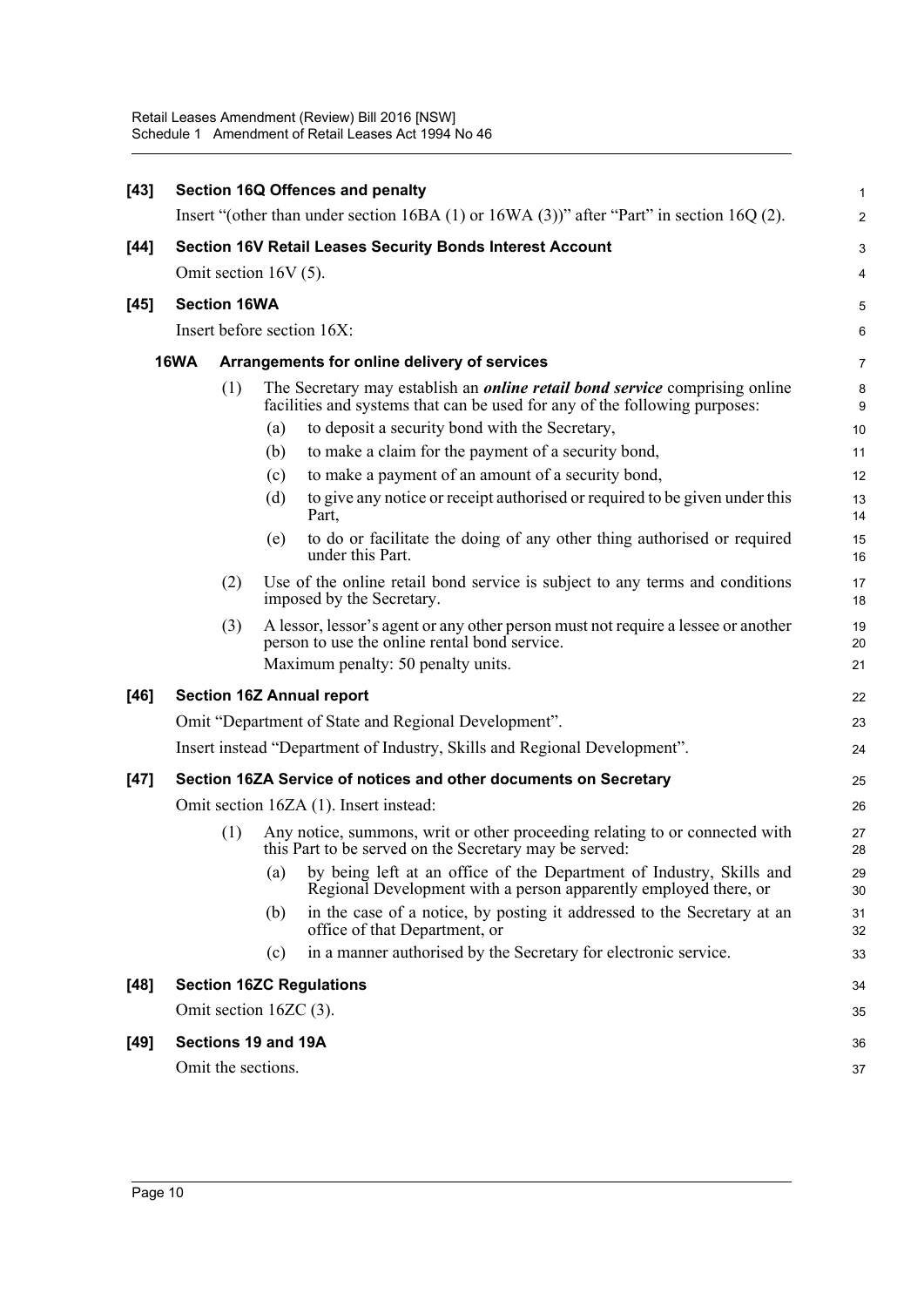| [50]   | <b>Section 20 Turnover rent</b>                                                                                                                                                     |                    |                                                                                                                                                                                                                                                                                                                                                                                                                                       |                                                                 |  |  |  |
|--------|-------------------------------------------------------------------------------------------------------------------------------------------------------------------------------------|--------------------|---------------------------------------------------------------------------------------------------------------------------------------------------------------------------------------------------------------------------------------------------------------------------------------------------------------------------------------------------------------------------------------------------------------------------------------|-----------------------------------------------------------------|--|--|--|
|        |                                                                                                                                                                                     |                    | Insert after section $20(1)(1)$ :                                                                                                                                                                                                                                                                                                                                                                                                     | $\overline{c}$                                                  |  |  |  |
|        |                                                                                                                                                                                     |                    | the amount of revenue from online transactions, other than online<br>(m)<br>transactions where the goods or services concerned are delivered or<br>provided from or at the retail shop (or the retail shopping centre of<br>which the shop forms part) or where the transaction takes place while<br>the customer is at the retail shop (whether or not the goods or services<br>concerned are delivered from or at the retail shop). | $\ensuremath{\mathsf{3}}$<br>4<br>5<br>6<br>$\overline{7}$<br>8 |  |  |  |
| $[51]$ |                                                                                                                                                                                     |                    | Section 21A Rent variations for short-term leases                                                                                                                                                                                                                                                                                                                                                                                     | 9                                                               |  |  |  |
|        |                                                                                                                                                                                     | Omit the section.  |                                                                                                                                                                                                                                                                                                                                                                                                                                       | 10                                                              |  |  |  |
| $[52]$ |                                                                                                                                                                                     |                    | Section 22 Recovery of outgoings from lessee                                                                                                                                                                                                                                                                                                                                                                                          | 11                                                              |  |  |  |
|        |                                                                                                                                                                                     |                    | Insert at the end of section 22 $(1)$ :<br>Note. A lessee has no liability in respect of outgoings unless the liability was disclosed<br>in the lessor's disclosure statement. See section 12A.                                                                                                                                                                                                                                       | 12<br>13<br>14                                                  |  |  |  |
| $[53]$ |                                                                                                                                                                                     |                    | <b>Section 27 Outgoings estimates</b>                                                                                                                                                                                                                                                                                                                                                                                                 | 15                                                              |  |  |  |
|        |                                                                                                                                                                                     |                    | Omit "prescribed" from section 27 (a). Insert instead "that is the prescribed form".                                                                                                                                                                                                                                                                                                                                                  | 16                                                              |  |  |  |
| $[54]$ |                                                                                                                                                                                     |                    | Section 31 Determination of current market rent                                                                                                                                                                                                                                                                                                                                                                                       | 17                                                              |  |  |  |
|        | Omit "A retail shop lease that provides an option to renew or extend the lease at current<br>market rent" from section 31 (1).                                                      |                    |                                                                                                                                                                                                                                                                                                                                                                                                                                       |                                                                 |  |  |  |
|        | Insert instead "A retail shop lease that provides for rent to be changed to current market rent<br>or that provides an option to renew or extend the lease at current market rent". |                    |                                                                                                                                                                                                                                                                                                                                                                                                                                       |                                                                 |  |  |  |
| $[55]$ |                                                                                                                                                                                     |                    | Section 31 (1) (b) and (1A)                                                                                                                                                                                                                                                                                                                                                                                                           | 22                                                              |  |  |  |
|        |                                                                                                                                                                                     |                    | Omit "Tribunal" wherever occurring. Insert instead "Registrar".                                                                                                                                                                                                                                                                                                                                                                       | 23                                                              |  |  |  |
| $[56]$ |                                                                                                                                                                                     |                    | Section 32A Review of current market rent determinations                                                                                                                                                                                                                                                                                                                                                                              | 24                                                              |  |  |  |
|        |                                                                                                                                                                                     |                    | Omit "Tribunal" from section 32A (1) and (13) wherever occurring.                                                                                                                                                                                                                                                                                                                                                                     | 25                                                              |  |  |  |
|        |                                                                                                                                                                                     |                    | Insert instead "Registrar".                                                                                                                                                                                                                                                                                                                                                                                                           | 26                                                              |  |  |  |
| $[57]$ |                                                                                                                                                                                     | Section 32A (1)    |                                                                                                                                                                                                                                                                                                                                                                                                                                       | 27                                                              |  |  |  |
|        |                                                                                                                                                                                     |                    | Omit "section 19 or 31". Insert instead "section 31".                                                                                                                                                                                                                                                                                                                                                                                 | 28                                                              |  |  |  |
| $[58]$ |                                                                                                                                                                                     | Section 32A (4)    |                                                                                                                                                                                                                                                                                                                                                                                                                                       | 29                                                              |  |  |  |
|        |                                                                                                                                                                                     |                    | Omit the subsection. Insert instead:                                                                                                                                                                                                                                                                                                                                                                                                  | 30                                                              |  |  |  |
|        |                                                                                                                                                                                     | (4)                | Sections 31 and 31A apply (with any necessary adaptations) to and in respect<br>of the specialist retail valuers in the same way as those provisions apply to and<br>in respect of the original specialist retail valuer.                                                                                                                                                                                                             | 31<br>32<br>33                                                  |  |  |  |
| [59]   |                                                                                                                                                                                     | <b>Section 32B</b> |                                                                                                                                                                                                                                                                                                                                                                                                                                       | 34                                                              |  |  |  |
|        |                                                                                                                                                                                     |                    | Insert after section 32A:                                                                                                                                                                                                                                                                                                                                                                                                             | 35                                                              |  |  |  |
|        | 32B                                                                                                                                                                                 |                    | Appointment of specialist retail valuers                                                                                                                                                                                                                                                                                                                                                                                              | 36                                                              |  |  |  |
|        |                                                                                                                                                                                     | (1)                | The Registrar may appoint specialist retail valuers on application under this<br>Act.                                                                                                                                                                                                                                                                                                                                                 | 37<br>38                                                        |  |  |  |
|        |                                                                                                                                                                                     | (2)                | The appointment of a specialist retail valuer is to be made from separate lists<br>of nominees prepared separately by or on behalf of the persons for the time                                                                                                                                                                                                                                                                        | 39<br>40                                                        |  |  |  |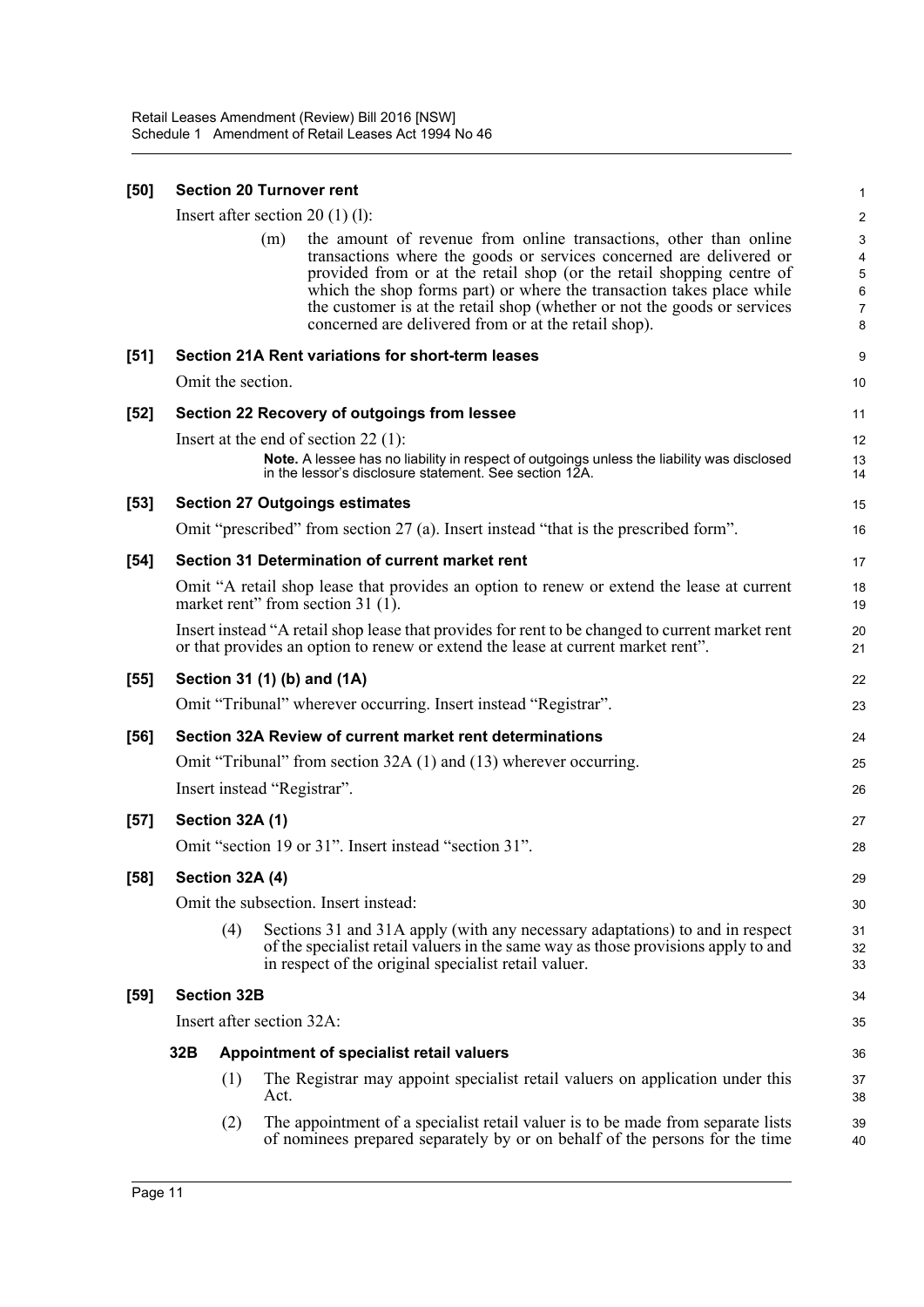|      |                                   | Limited.           | being holding or acting in the offices of President of the Australian Property<br>Institute Limited (NSW Division), Chief Executive Officer of the Royal<br>Institution of Chartered Surveyors, President of the Australian Valuers<br>Institute and President of the Real Estate Institute of New South Wales                                                   | $\mathbf{1}$<br>$\boldsymbol{2}$<br>$\ensuremath{\mathsf{3}}$<br>4<br>$\overline{5}$ |  |  |  |
|------|-----------------------------------|--------------------|------------------------------------------------------------------------------------------------------------------------------------------------------------------------------------------------------------------------------------------------------------------------------------------------------------------------------------------------------------------|--------------------------------------------------------------------------------------|--|--|--|
|      | (3)                               |                    | The parties to the retail shop lease concerned are to pay the costs of the<br>application to the Registrar in equal shares.                                                                                                                                                                                                                                      | $\,6\,$<br>$\overline{7}$                                                            |  |  |  |
|      | (4)                               |                    | The Registrar may attach such conditions as the Registrar considers<br>appropriate to the appointment of a specialist retail valuer, including<br>conditions about the fees that may be charged by the valuer in connection with<br>valuations under this Act.                                                                                                   | 8<br>$9\,$<br>10<br>11                                                               |  |  |  |
|      | (5)                               |                    | No matter or thing done or omitted to be done by a specialist retail valuer<br>appointed by the Registrar subjects the valuer to any action, liability, claim or<br>demand if the matter or thing was done in good faith for the purposes of a<br>determination of rent by valuation carried out by a specialist retail valuer<br>under a provision of this Act. | 12<br>13<br>14<br>15<br>16                                                           |  |  |  |
| [60] | <b>Section 35 Demolition</b>      |                    |                                                                                                                                                                                                                                                                                                                                                                  | 17                                                                                   |  |  |  |
|      |                                   |                    | Insert "or any part of the building" after "demolition of the building" in section 35 (1).                                                                                                                                                                                                                                                                       | 18                                                                                   |  |  |  |
| [61] | Section 35 (1) (a)                |                    |                                                                                                                                                                                                                                                                                                                                                                  | 19                                                                                   |  |  |  |
|      |                                   |                    | Omit "to demolish that building". Insert instead "for demolition".                                                                                                                                                                                                                                                                                               | 20                                                                                   |  |  |  |
| [62] | Section 35 (1) (a1)               |                    |                                                                                                                                                                                                                                                                                                                                                                  | 21                                                                                   |  |  |  |
|      | Insert after section $35(1)(a)$ : |                    |                                                                                                                                                                                                                                                                                                                                                                  |                                                                                      |  |  |  |
|      |                                   | $\left( a1\right)$ | The lease cannot be terminated by the lessor on that ground unless the<br>proposed demolition cannot be carried out practicably without vacant<br>possession of the shop.                                                                                                                                                                                        | 23<br>24<br>25                                                                       |  |  |  |
| [63] | <b>Section 35 (3)</b>             |                    |                                                                                                                                                                                                                                                                                                                                                                  | 26                                                                                   |  |  |  |
|      |                                   |                    | Omit "demolition of the building". Insert instead "the proposed demolition".                                                                                                                                                                                                                                                                                     | 27                                                                                   |  |  |  |
| [64] | <b>Section 35 (3)</b>             |                    |                                                                                                                                                                                                                                                                                                                                                                  | 28                                                                                   |  |  |  |
|      | Omit "the premises".              |                    |                                                                                                                                                                                                                                                                                                                                                                  | 29                                                                                   |  |  |  |
| [65] | Section 35 (3A)                   |                    |                                                                                                                                                                                                                                                                                                                                                                  | 30                                                                                   |  |  |  |
|      |                                   |                    | Omit "demolition of the building". Insert instead "proposed demolition"                                                                                                                                                                                                                                                                                          | 31                                                                                   |  |  |  |
| [66] | <b>Section 35 (4)</b>             |                    |                                                                                                                                                                                                                                                                                                                                                                  | 32                                                                                   |  |  |  |
|      |                                   |                    | Omit the subsection. Insert instead:                                                                                                                                                                                                                                                                                                                             | 33                                                                                   |  |  |  |
|      | (4)                               |                    | For the purposes of this section, <i>demolition</i> includes repair, renovation and<br>reconstruction.                                                                                                                                                                                                                                                           | 34<br>35                                                                             |  |  |  |
| [67] |                                   |                    | <b>Section 37 Employment restriction</b>                                                                                                                                                                                                                                                                                                                         | 36                                                                                   |  |  |  |
|      | Insert after section $37$ (a):    |                    |                                                                                                                                                                                                                                                                                                                                                                  | 37                                                                                   |  |  |  |
|      |                                   | (a1)               | a provision specifying requirements in the nature of police and security<br>checks and clearances for persons employed in the shop or other<br>persons (such as contractors) doing work in the shop, but only if the<br>provision is included in the lease with the approval in writing of the<br>Registrar given in a particular case,                          | 38<br>39<br>40<br>41<br>42                                                           |  |  |  |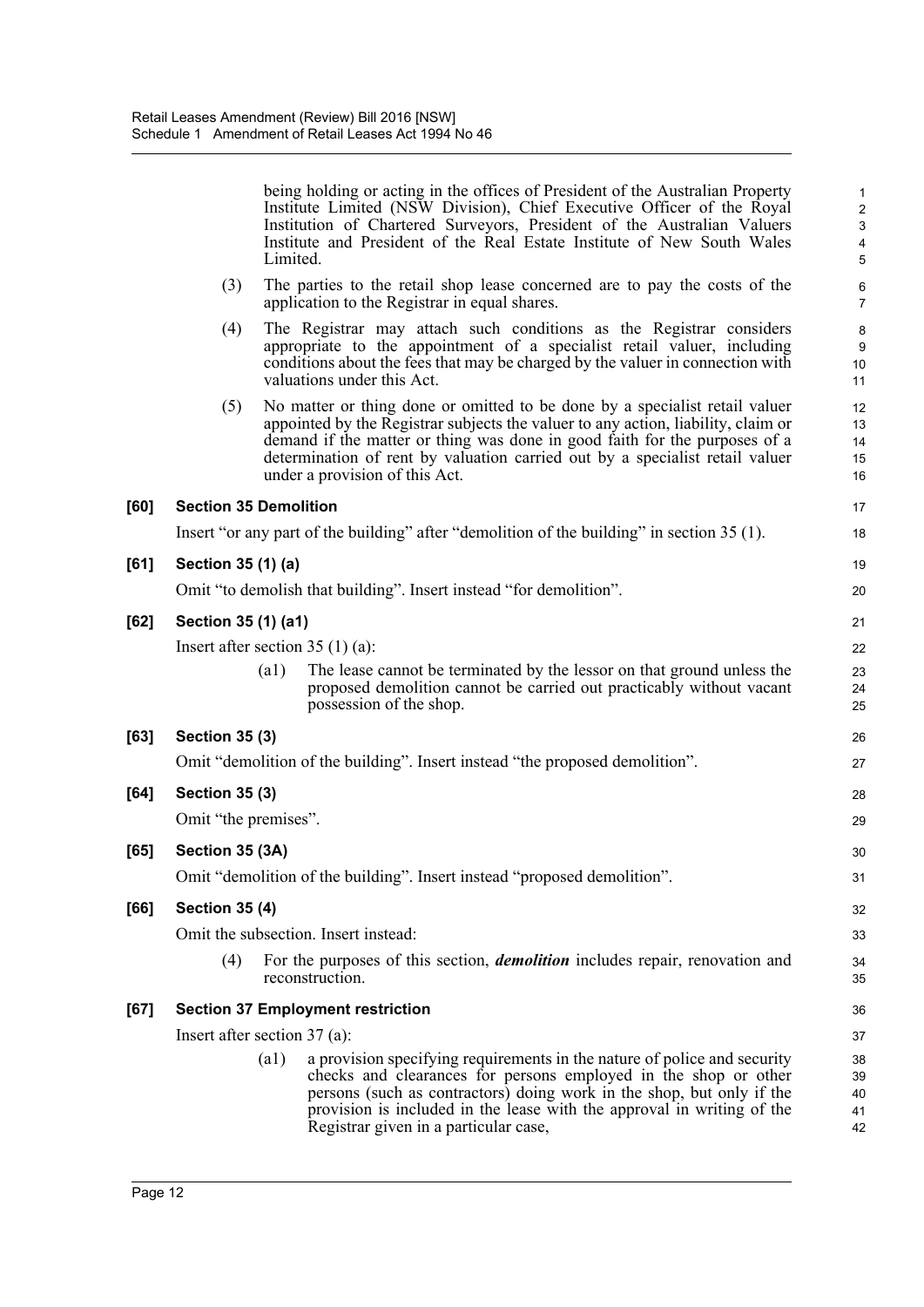| [68] |     |                     |     | Section 39 Grounds on which consent to assignment can be withheld                                                                                                                                                                                                                                                                                                                                                                                       | 1                                |
|------|-----|---------------------|-----|---------------------------------------------------------------------------------------------------------------------------------------------------------------------------------------------------------------------------------------------------------------------------------------------------------------------------------------------------------------------------------------------------------------------------------------------------------|----------------------------------|
|      |     |                     |     | Insert after section 39 $(1)$ (d):                                                                                                                                                                                                                                                                                                                                                                                                                      | $\overline{c}$                   |
|      |     |                     | (e) | in the case of a retail shop lease that has been awarded by public tender,<br>if the assignee fails to meet any criteria of the tender.                                                                                                                                                                                                                                                                                                                 | 3<br>$\overline{4}$              |
| [69] |     | Sections 41 and 41A |     |                                                                                                                                                                                                                                                                                                                                                                                                                                                         | 5                                |
|      |     |                     |     | Omit the sections. Insert instead:                                                                                                                                                                                                                                                                                                                                                                                                                      | 6                                |
|      | 41  |                     |     | Procedure for obtaining consent to assignment                                                                                                                                                                                                                                                                                                                                                                                                           | 7                                |
|      |     |                     |     | The following procedure applies to the assignment of a retail shop lease that<br>requires the consent of the lessor:                                                                                                                                                                                                                                                                                                                                    | 8<br>9                           |
|      |     |                     | (a) | A request for the lessor's consent to an assignment of the lease must be<br>made by the lessee in writing.                                                                                                                                                                                                                                                                                                                                              | 10<br>11                         |
|      |     |                     | (b) | The lessee must provide the lessor with such information as the lessor<br>may reasonably require to be satisfied that the financial resources and<br>retailing skills of the proposed assignee are not inferior to those of the<br>lessee.                                                                                                                                                                                                              | 12<br>13<br>14<br>15             |
|      |     |                     | (c) | The lessee must provide the proposed assignee with an <i>updated lessor's</i><br><i>disclosure statement</i> (comprising a copy of the lessor's disclosure<br>statement given to the lessee in respect of the lease together with details<br>of any changes that have occurred in respect of the information<br>contained in that disclosure statement since it was given to the lessee).                                                               | 16<br>17<br>18<br>19<br>20       |
|      |     |                     | (d) | For the purpose of enabling the lessee to provide the proposed assignee<br>with the required updated lessor's disclosure statement, the lessor must<br>provide the lessee with an updated lessor's disclosure statement within<br>14 days after being requested to do so by the lessee.                                                                                                                                                                 | 21<br>22<br>23<br>24             |
|      |     |                     | (e) | If the lessor fails to provide the updated lessor's disclosure statement, it<br>is sufficient compliance with the requirement to provide the proposed<br>assignee with an updated lessor's disclosure statement if the lessee<br>instead provides a lessor's disclosure statement completed by the lessee<br>to the best of the lessee's knowledge (but with information as to current<br>outgoings in place of information as to estimated outgoings). | 25<br>26<br>27<br>28<br>29<br>30 |
|      |     |                     | (f) | The lessor must deal expeditiously with a request for consent to<br>assignment of the lease.                                                                                                                                                                                                                                                                                                                                                            | 31<br>32                         |
|      |     |                     | (g) | The lessor has 28 days (the <i>decision period</i> ) to decide whether to<br>consent or to refuse consent to assignment. The decision period starts<br>from when the request for consent was made by the lessee or from when<br>the lessee has complied with the requirements of this section (whichever<br>is later).                                                                                                                                  | 33<br>34<br>35<br>36<br>37       |
|      |     |                     | (h) | The lessor is taken to have consented to assignment if the lessee has<br>complied with this section and the lessor has not, within the decision<br>period, given notice in writing to the lessee either consenting or<br>with holding consent to assignment.                                                                                                                                                                                            | 38<br>39<br>40<br>41             |
|      |     |                     | (i) | The regulations may prescribe a period that is to replace the period of<br>28 days as the decision period in this section.                                                                                                                                                                                                                                                                                                                              | 42<br>43                         |
|      | 41A |                     |     | Protection of assignor of lease for ongoing business                                                                                                                                                                                                                                                                                                                                                                                                    | 44                               |
|      |     | (1)                 |     | A person (the <i>assignor</i> ) who assigns a retail shop lease in connection with the<br>continued use of the shop for the conduct of an ongoing business has no<br>liability to the lessor in respect of amounts payable under the lease by the                                                                                                                                                                                                       | 45<br>46<br>47                   |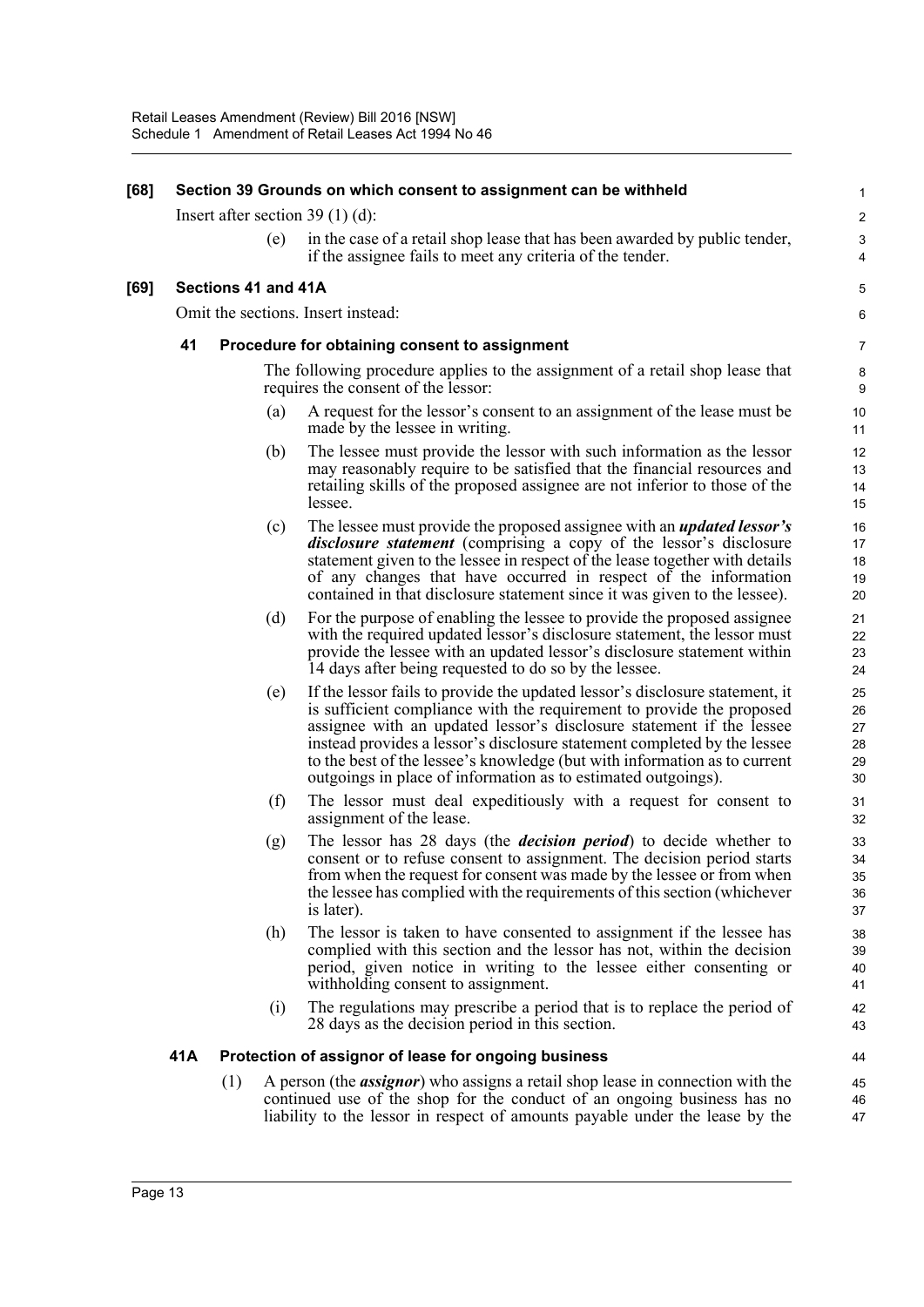assignee after the lease is assigned if the lessee complies with the requirements of this section.

47 48

- (2) The assignor must, at least 7 days before the assignment of lease:
	- (a) provide the assignee with an *updated lessor's disclosure statement* (comprising a copy of the lessor's disclosure statement given to the assignor in respect of the lease together with details of any changes that have occurred in respect of the information contained in that disclosure statement since it was given to the assignor), and
	- (b) provide the assignee with an assignor's disclosure statement in or to the effect of the form set out in Part A of Schedule 2A, and
	- (c) provide the lessor with a copy of the assignor's disclosure statement (as provided to the assignee for the purposes of paragraph (b)) together with a document signed by the assignor and assignee that is in or to the effect of the form set out in Part B of Schedule 2A (the *disclosure confirmation*).
- (3) For the purpose of enabling the lessee to provide the proposed assignee with the required updated lessor's disclosure statement, the lessor must provide the lessee with an updated lessor's disclosure statement within 14 days after being requested to do so by the lessee, but if the lessor fails to do so:
	- (a) it is sufficient compliance with the requirement to provide the proposed assignee with an updated lessor's disclosure statement if the lessee instead provides a lessor's disclosure statement completed by the lessee to the best of the lessee's knowledge (but with information as to current outgoings in place of information as to estimated outgoings), and
	- (b) the assignor and assignee can sign the disclosure confirmation on the basis that the lessor's disclosure statement completed and provided by the lessee constitutes the updated lessor's disclosure statement.
- (4) The protection from liability afforded by this section to the assignor extends to any guarantor or covenantor of the assignor.
- (5) The assignor (and any guarantor or covenantor of the assignor) is not entitled to the protection of this section if the assignor's disclosure statement contains information that is materially false or misleading.

#### **[70] Section 47**

Insert after section 46:

#### **47 Information about turnover from online transactions**

- (1) The lessee under a retail shop lease cannot be required to provide the lessor with information concerning the turnover of the business of the lessee that is turnover from online transactions, and a provision of the lease is void to the extent that it purports to require the provision of information concerning turnover from online transactions.
- (2) This section does not apply to information concerning turnover from online transactions where the goods or services concerned are delivered or provided from or at the retail shop (or the retail shopping centre of which the shop forms part) or where the transaction takes place while the customer is at the retail shop (whether or not the goods or services concerned are delivered from or at the retail shop).

#### **[71] Section 48 Independent legal advice**

Omit section 48 (3).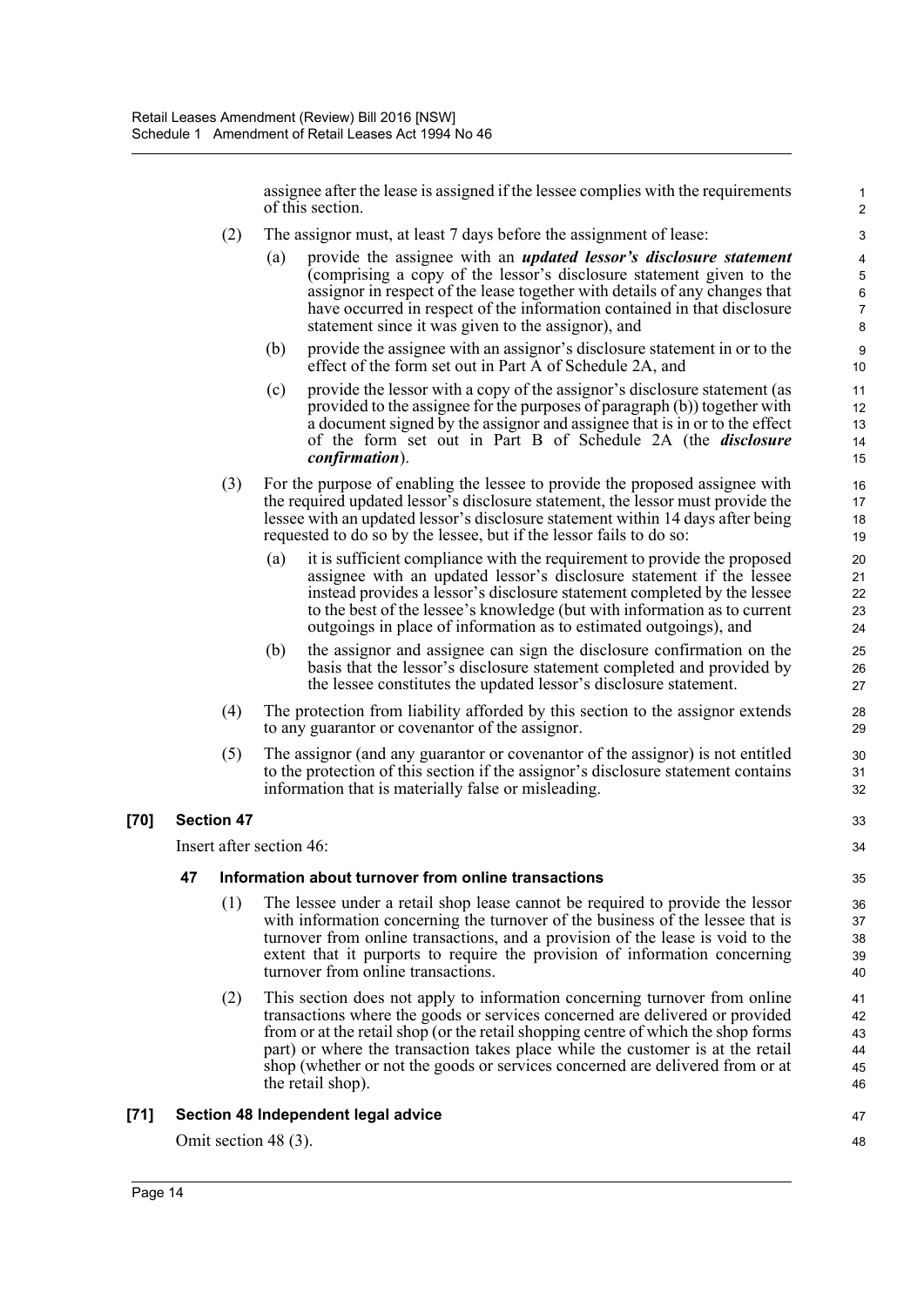| $[72]$ | <b>Section 63 Interpretation</b>  |                                                                                                                                                                                                                                                                                                                          | $\mathbf 1$              |
|--------|-----------------------------------|--------------------------------------------------------------------------------------------------------------------------------------------------------------------------------------------------------------------------------------------------------------------------------------------------------------------------|--------------------------|
|        |                                   | Omit "19 (1) (b) or" from the definition of <i>retail tenancy dispute</i> in section 63 (1).                                                                                                                                                                                                                             | $\overline{2}$           |
| $[73]$ |                                   | <b>Section 65 Functions of Registrar</b>                                                                                                                                                                                                                                                                                 | 3                        |
|        |                                   | Omit "19 (3), 19A (3)," from section 65 (1) (a1).                                                                                                                                                                                                                                                                        | $\overline{4}$           |
| $[74]$ | <b>Section 70 Definitions</b>     |                                                                                                                                                                                                                                                                                                                          | 5                        |
|        |                                   | Omit paragraph (a) (vii) of the definition of <i>retail tenancy claim</i> .                                                                                                                                                                                                                                              | 6                        |
|        | Insert instead:                   |                                                                                                                                                                                                                                                                                                                          | 7                        |
|        |                                   | a claim for the rectification of the lease or the lessor's disclosure<br>(vii)<br>statement,                                                                                                                                                                                                                             | 8<br>9                   |
| $[75]$ |                                   | Section 70, definition of "retail tenancy claim"                                                                                                                                                                                                                                                                         | 10                       |
|        |                                   | Omit paragraphs (b)–(e) of the definition. Insert instead:                                                                                                                                                                                                                                                               | 11                       |
|        | (d)                               | an application by a specialist retail valuer under section $31(3)$<br>(including as applied by section 32A),                                                                                                                                                                                                             | 12<br>13                 |
|        | (e)                               | a claim against a specialist retail valuer under section 31A (3)<br>(including as applied under section 32A) for compensation for loss or<br>damage suffered as a consequence of the use or communication or<br>divulging of information.                                                                                | 14<br>15<br>16<br>17     |
| $[76]$ |                                   | Section 72 Powers of Tribunal relating to retail tenancy claims                                                                                                                                                                                                                                                          | 18                       |
|        |                                   | Omit section $72$ (1) (e). Insert instead:                                                                                                                                                                                                                                                                               | 19                       |
|        | (e)                               | an order (as permitted by section 72AB) requiring the rectification of<br>the lease or the lessor's disclosure statement,                                                                                                                                                                                                | 20<br>21                 |
|        | (e1)                              | an order (as permitted by section 72AB) deeming a disclosure statement<br>given by the lessor after the lease is entered into (with or without<br>amendments specified by the Tribunal) to have been given in<br>compliance with section 11 before the lease was entered into,                                           | 22<br>23<br>24<br>25     |
| $[77]$ | <b>Section 72AB</b>               |                                                                                                                                                                                                                                                                                                                          | 26                       |
|        | Omit the section. Insert instead: |                                                                                                                                                                                                                                                                                                                          | 27                       |
|        | <b>72AB</b>                       | Power of Tribunal to order rectification of lease or disclosure statement                                                                                                                                                                                                                                                | 28                       |
|        |                                   | In proceedings for a retail tenancy claim lodged with the Tribunal under this<br>Part, the Tribunal is not to make an order requiring the rectification of the lease<br>or the lessor's disclosure statement or deeming a disclosure statement to have<br>been given (as provided by section 72 (1) (e) or (e1)) unless: | 29<br>$30\,$<br>31<br>32 |
|        | (a)                               | the order is made with the consent of the parties, or                                                                                                                                                                                                                                                                    | 33                       |
|        | (b)                               | the Tribunal is satisfied that the order is necessary to correct an error or<br>omission, or                                                                                                                                                                                                                             | 34<br>35                 |
|        | (c)                               | the Tribunal is satisfied that the order is necessary to give effect to the<br>intention of the parties when the lease was entered into, or                                                                                                                                                                              | 36<br>37                 |
|        | (d)                               | the Tribunal is satisfied that the order is necessary to give effect to the<br>actual disclosure of information between the parties.                                                                                                                                                                                     | 38<br>39                 |
| $[78]$ |                                   | Section 73 Monetary limit on Tribunal's jurisdiction                                                                                                                                                                                                                                                                     | 40                       |
|        |                                   | Omit "\$400,000" from section 73 (1). Insert instead "\$750,000".                                                                                                                                                                                                                                                        | 41                       |
|        |                                   |                                                                                                                                                                                                                                                                                                                          |                          |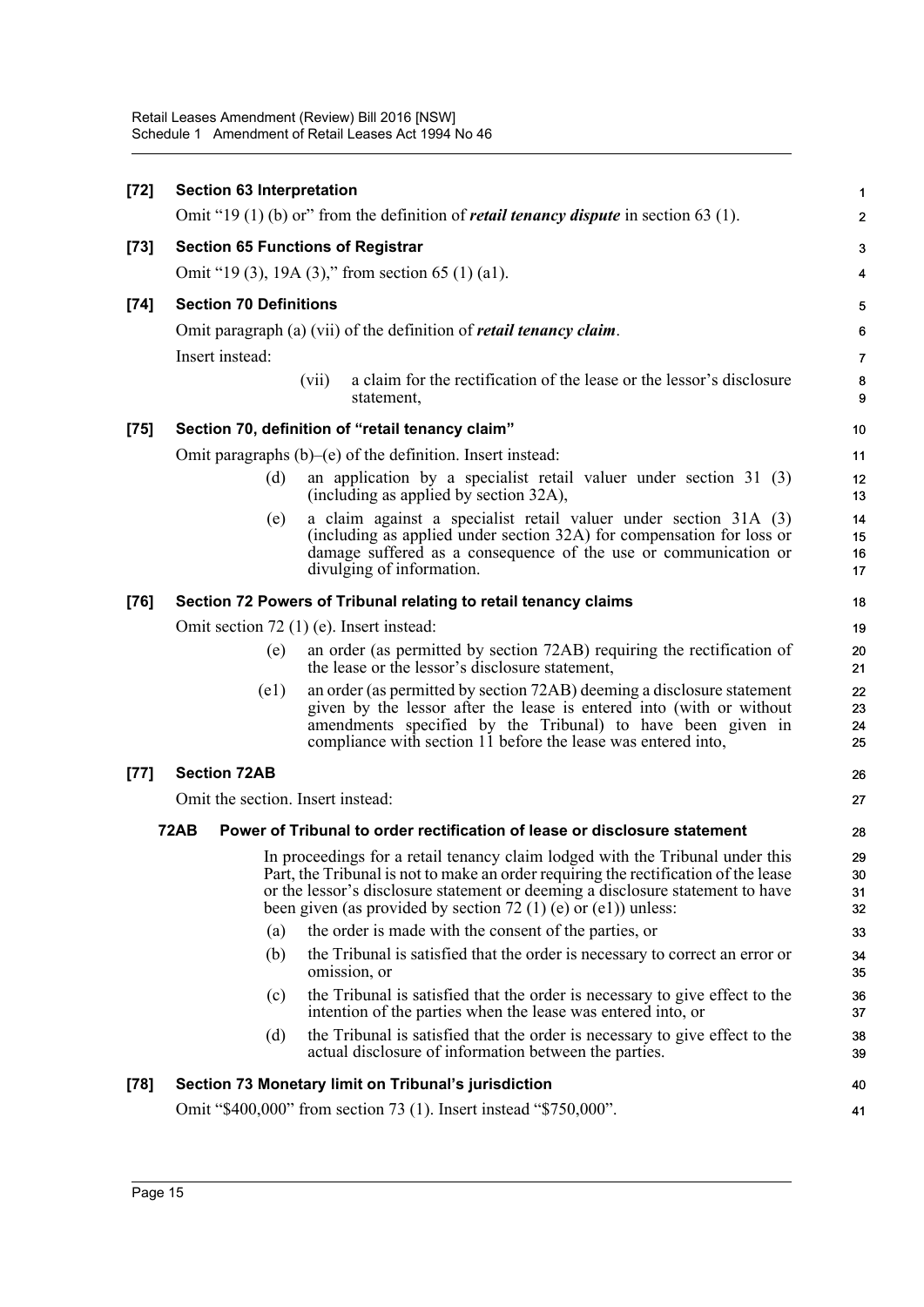| $[79]$ |                                                                                    |                    | <b>Section 82B Delegation by Secretary</b>                                                                                                                                                                                                                                                                                                                        | $\mathbf{1}$               |
|--------|------------------------------------------------------------------------------------|--------------------|-------------------------------------------------------------------------------------------------------------------------------------------------------------------------------------------------------------------------------------------------------------------------------------------------------------------------------------------------------------------|----------------------------|
|        |                                                                                    |                    | Omit "Department of State and Regional Development" from section 82B (1) (a).                                                                                                                                                                                                                                                                                     | $\overline{c}$             |
|        |                                                                                    |                    | Insert instead "Department of Industry, Skills and Regional Development".                                                                                                                                                                                                                                                                                         | 3                          |
| [80]   |                                                                                    | <b>Section 83A</b> |                                                                                                                                                                                                                                                                                                                                                                   | 4                          |
|        | Insert after section 83:                                                           |                    |                                                                                                                                                                                                                                                                                                                                                                   | 5                          |
|        | 83A                                                                                |                    | <b>Penalty notices</b>                                                                                                                                                                                                                                                                                                                                            | 6                          |
|        |                                                                                    | (1)                | An authorised officer may issue a penalty notice to a person if it appears to the<br>officer that the person has committed a penalty notice offence.                                                                                                                                                                                                              | $\overline{7}$<br>8        |
|        |                                                                                    | (2)                | A penalty notice offence is an offence against this Act or the regulations that<br>is prescribed by the regulations as a penalty notice offence.                                                                                                                                                                                                                  | $\boldsymbol{9}$<br>10     |
|        |                                                                                    | (3)                | The <i>Fines Act 1996</i> applies to a penalty notice issued under this section.<br>Note. The Fines Act 1996 provides that, if a person issued with a penalty notice does<br>not wish to have the matter determined by a court, the person may pay the amount<br>specified in the notice and is not liable to any further proceedings for the alleged<br>offence. | 11<br>12<br>13<br>14<br>15 |
|        |                                                                                    | (4)                | The amount payable under a penalty notice issued under this section is the<br>amount prescribed for the alleged offence by the regulations (not exceeding<br>the maximum amount of penalty that could be imposed for the offence by a<br>court).                                                                                                                  | 16<br>17<br>18<br>19       |
|        |                                                                                    | (5)                | This section does not limit the operation of any other provision of, or made<br>under, this or any other Act relating to proceedings that may be taken in<br>respect of offences.                                                                                                                                                                                 | 20<br>21<br>22             |
|        |                                                                                    | (6)                | In this section, <i>authorised officer</i> means a member of staff of the Department<br>of Industry, Skills and Regional Development authorised in writing by the<br>Secretary as an authorised officer for the purposes of this section.                                                                                                                         | 23<br>24<br>25             |
| [81]   |                                                                                    |                    | <b>Section 85 Regulations</b>                                                                                                                                                                                                                                                                                                                                     | 26                         |
|        |                                                                                    |                    | Insert "(including experience and training)" after "qualifications" in section $85(2)(a)$ .                                                                                                                                                                                                                                                                       | 27                         |
| $[82]$ | Section 85 (3) and (4)                                                             |                    |                                                                                                                                                                                                                                                                                                                                                                   | 28                         |
|        |                                                                                    |                    | Insert after section $85(2)$ :                                                                                                                                                                                                                                                                                                                                    | 29                         |
|        |                                                                                    | (3)                | A regulation may create an offence punishable by a penalty not exceeding<br>20 penalty units.                                                                                                                                                                                                                                                                     | 30<br>31                   |
|        |                                                                                    | (4)                | The regulations may prescribe a form to replace the form in Schedule 2 or 2A<br>or may prescribe modifications to the form in Schedule 2 or 2A.                                                                                                                                                                                                                   | 32<br>33                   |
| [83]   |                                                                                    | <b>Schedule 1A</b> |                                                                                                                                                                                                                                                                                                                                                                   | 34                         |
|        |                                                                                    |                    | Insert after Schedule 1:                                                                                                                                                                                                                                                                                                                                          | 35                         |
|        |                                                                                    |                    | Schedule 1A Excluded uses                                                                                                                                                                                                                                                                                                                                         | 36                         |
|        |                                                                                    |                    | (Section $5(d)$ )                                                                                                                                                                                                                                                                                                                                                 | 37                         |
|        |                                                                                    |                    | Automatic teller machine                                                                                                                                                                                                                                                                                                                                          | 38                         |
|        | Car parking (not being car parking provided as part of the business of a car park) |                    |                                                                                                                                                                                                                                                                                                                                                                   | 39                         |
|        |                                                                                    |                    | Children's ride machine                                                                                                                                                                                                                                                                                                                                           | 40                         |
|        |                                                                                    |                    |                                                                                                                                                                                                                                                                                                                                                                   |                            |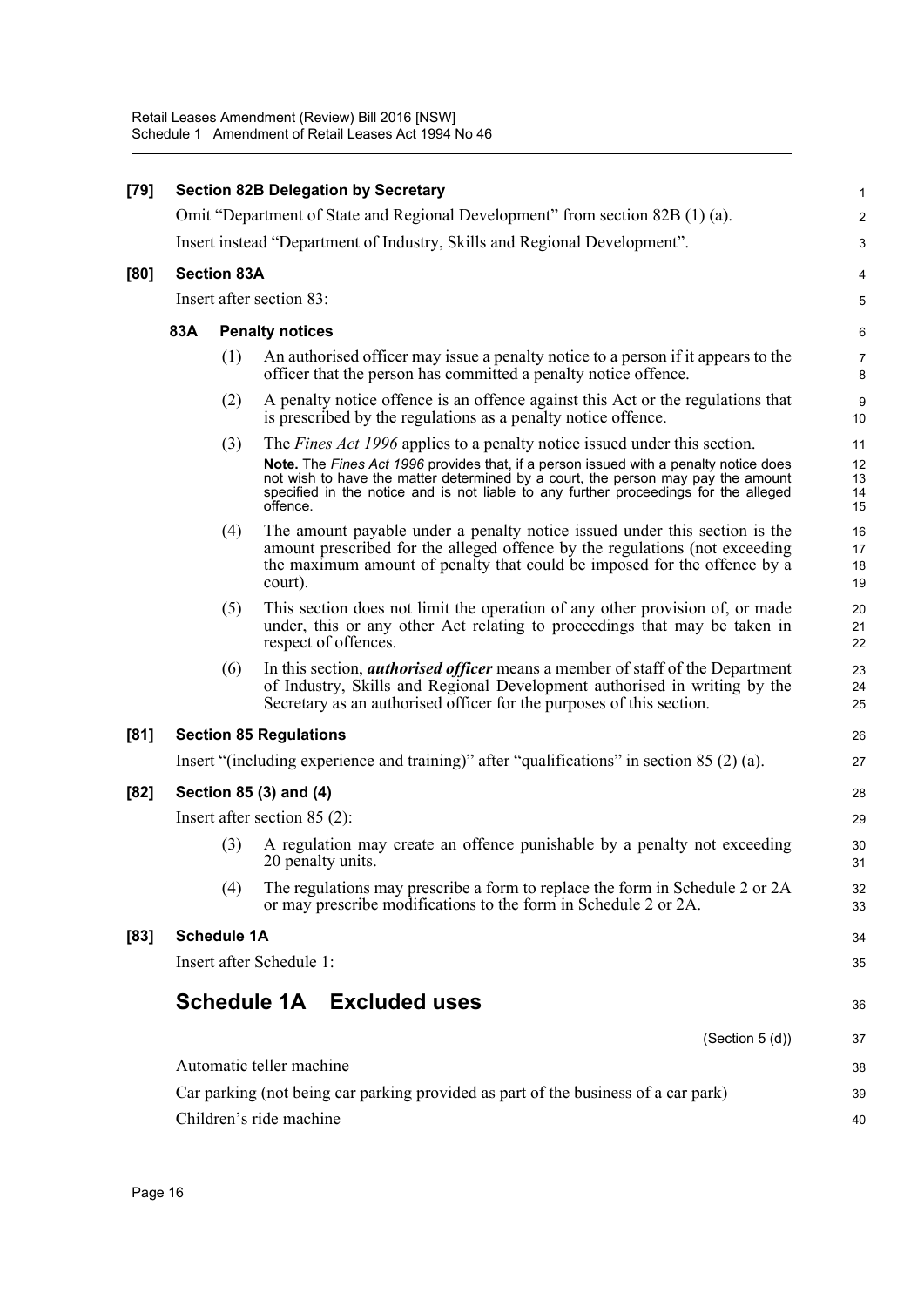|      |                                | Communication towers                                                                                                                                                                                                                          | 1              |  |
|------|--------------------------------|-----------------------------------------------------------------------------------------------------------------------------------------------------------------------------------------------------------------------------------------------|----------------|--|
|      |                                | Digital display screens                                                                                                                                                                                                                       | $\overline{2}$ |  |
|      |                                | Display of signage (not including the use of premises from which signage is sold)                                                                                                                                                             | 3              |  |
|      |                                | Internet booth (not being an internet cafe or similar use)                                                                                                                                                                                    | 4              |  |
|      |                                | Private post boxes                                                                                                                                                                                                                            | 5              |  |
|      |                                | Public tables and seating                                                                                                                                                                                                                     |                |  |
|      | Public telephone               |                                                                                                                                                                                                                                               |                |  |
|      | Renewable energy generation    |                                                                                                                                                                                                                                               |                |  |
|      |                                | Renewable energy storage batteries                                                                                                                                                                                                            | 9              |  |
|      |                                | Self-storage units                                                                                                                                                                                                                            | 10             |  |
|      |                                | Storage of goods for use or sale in a retail shop (not including storage on premises from<br>which goods are sold)                                                                                                                            | 11<br>12       |  |
|      |                                | Storage lockers                                                                                                                                                                                                                               | 13             |  |
|      |                                | Vending machine                                                                                                                                                                                                                               | 14             |  |
| [84] |                                | Schedule 2, Part 1 Lessor's disclosure statement                                                                                                                                                                                              | 15             |  |
|      |                                | Omit the heading to the lessor's disclosure statement. Insert instead:                                                                                                                                                                        | 16             |  |
|      |                                | Part A Lessor's disclosure statement                                                                                                                                                                                                          | 17             |  |
| [85] |                                | Schedule 2, Part 5                                                                                                                                                                                                                            | 18             |  |
|      | Omit the Part. Insert instead: |                                                                                                                                                                                                                                               |                |  |
|      | <b>Part 5 Outgoings</b>        |                                                                                                                                                                                                                                               |                |  |
|      | 13                             | <b>Contribution by lessee towards outgoings</b>                                                                                                                                                                                               | 21             |  |
|      | 13.1                           | Is the lessee required to pay or contribute to outgoings?                                                                                                                                                                                     | 22             |  |
|      |                                | N <sub>o</sub>                                                                                                                                                                                                                                | 23             |  |
|      |                                | Yes—fixed amount [per annum/other period] of \$                                                                                                                                                                                               | 24             |  |
|      |                                | Yes—floating amount [per annum/other period] in respect of outgoings for which<br>an estimate is provided in item 14                                                                                                                          | 25<br>26       |  |
|      |                                | 13.2 Describe any period during which the lessee is not required to pay outgoings:                                                                                                                                                            | 27             |  |
|      | 13.3                           | Date on which payment in respect of outgoings is to commence:                                                                                                                                                                                 | 28             |  |
|      |                                | /20                                                                                                                                                                                                                                           | 29             |  |
|      |                                | 13.4 Formula(e) for apportioning outgoings or determining lessee's contribution to the<br>total outgoings for the building/centre:                                                                                                            | 30<br>31       |  |
|      |                                | [insert formula(e)]                                                                                                                                                                                                                           | 32             |  |
|      | 13.5                           | The outgoings that the lessee is required to pay or contribute to as a floating amount<br>are each of the outgoings listed in item 14 for which an estimate of the outgoing is<br>provided.                                                   | 33<br>34<br>35 |  |
|      | 14                             | Outgoings that the lessee is required to pay or contribute towards:                                                                                                                                                                           | 36             |  |
|      |                                | [Provide estimates for whichever of the following outgoings the lessee is liable to pay or<br>contribute to. Estimates are for the first 12 months of the lease or, if the lease is for less<br>than $12$ months, for the term of the lease.] | 37<br>38<br>39 |  |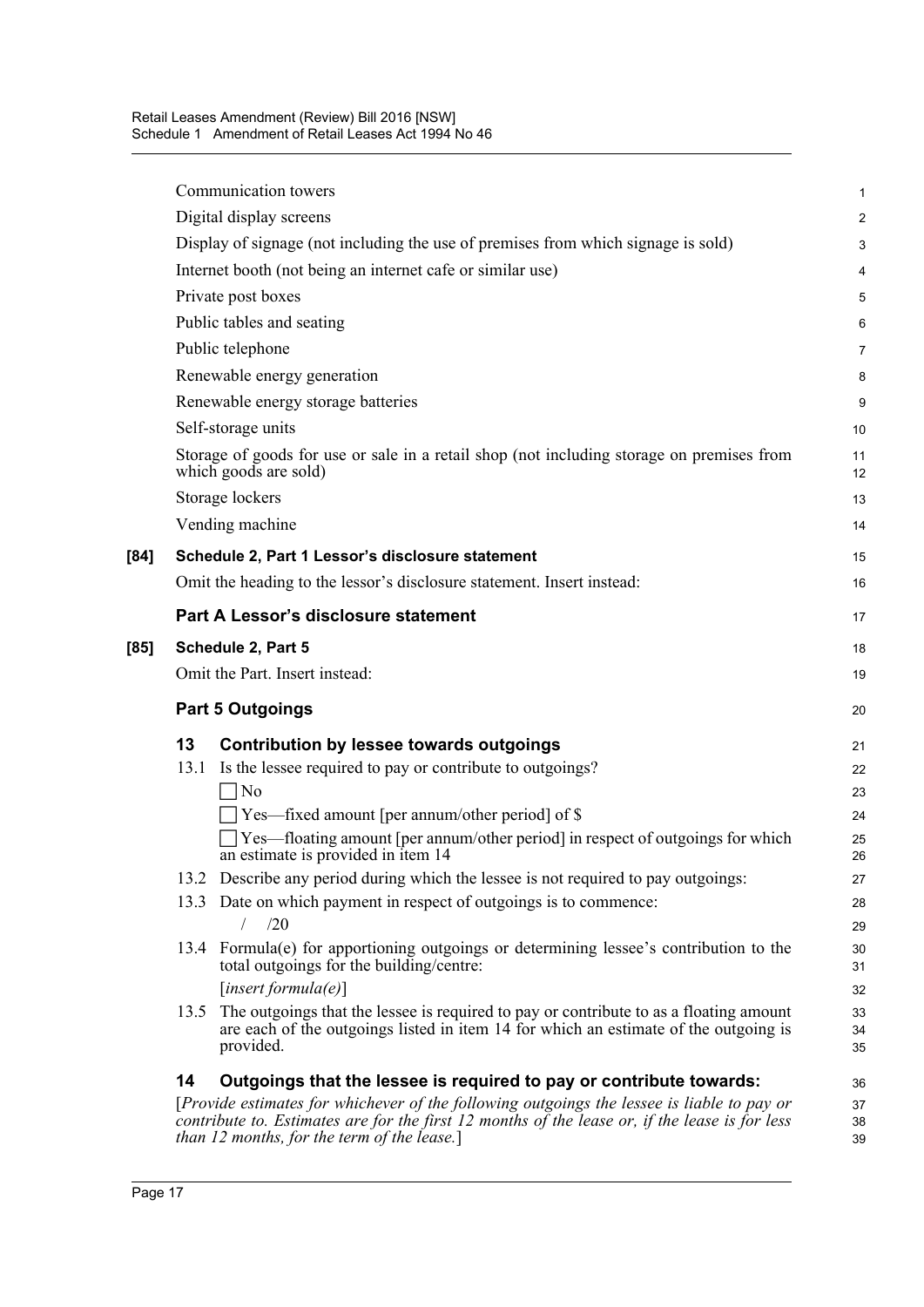Estimates (including GST):

|      | Estimates (including GST):                               | $\mathbf{1}$              |
|------|----------------------------------------------------------|---------------------------|
| 14.1 | Administration                                           | $\overline{\mathbf{c}}$   |
|      | Administration (excluding management fees and wages): \$ | $\ensuremath{\mathsf{3}}$ |
|      | Audit fees: \$                                           | 4                         |
|      | Management fees: \$                                      | 5                         |
| 14.2 | Air conditioning/temperature control                     | 6                         |
|      | Maintenance: \$                                          | $\overline{7}$            |
|      | Operating costs: \$                                      | 8                         |
|      | 14.3 Building/centre management                          | 9                         |
|      | Body corporate/strata levies: \$                         | 10                        |
|      | Building intelligence services: \$                       | 11                        |
|      | Customer traffic flow services: \$                       | 12                        |
|      | Energy management services: \$                           | 13                        |
|      | Gardening and landscaping: \$                            | 14                        |
|      | Insurance: \$                                            | 15                        |
|      | Pest control: \$                                         | 16                        |
|      | Ventilation: \$                                          | 17                        |
|      | 14.4 Building/centre security                            | 18                        |
|      | Caretaking: \$                                           | 19                        |
|      | Emergency systems: \$                                    | 20                        |
|      | Fire levy: \$                                            | 21                        |
|      | Fire protection: \$                                      | 22                        |
|      | Security services: \$                                    | 23                        |
| 14.5 | <b>Cleaning</b>                                          | 24                        |
|      | Cleaning consumables: \$                                 | 25                        |
|      | Cleaning costs (excluding consumables): \$               | 26                        |
|      | 14.6 Communications                                      | 27                        |
|      | Post boxes: \$                                           | 28                        |
|      | Public telephones: \$                                    | 29                        |
| 14.7 | <b>Customer facilities</b>                               | 30                        |
|      | Car parking: \$                                          | 31                        |
|      | Child minding: \$                                        | 32                        |
|      | Escalators: \$                                           | 33                        |
|      | Lifts: \$                                                | 34                        |
|      | Uniforms: \$                                             | 35                        |
| 14.8 | <b>Customer information services</b>                     | 36                        |
|      | Information directories: \$                              | 37                        |
|      | Public address/music: \$                                 | 38                        |
|      | Signage: \$                                              | 39                        |
| 14.9 | Government rates and charges                             | 40                        |
|      | Local government rates and charges: \$                   | 41                        |
|      |                                                          |                           |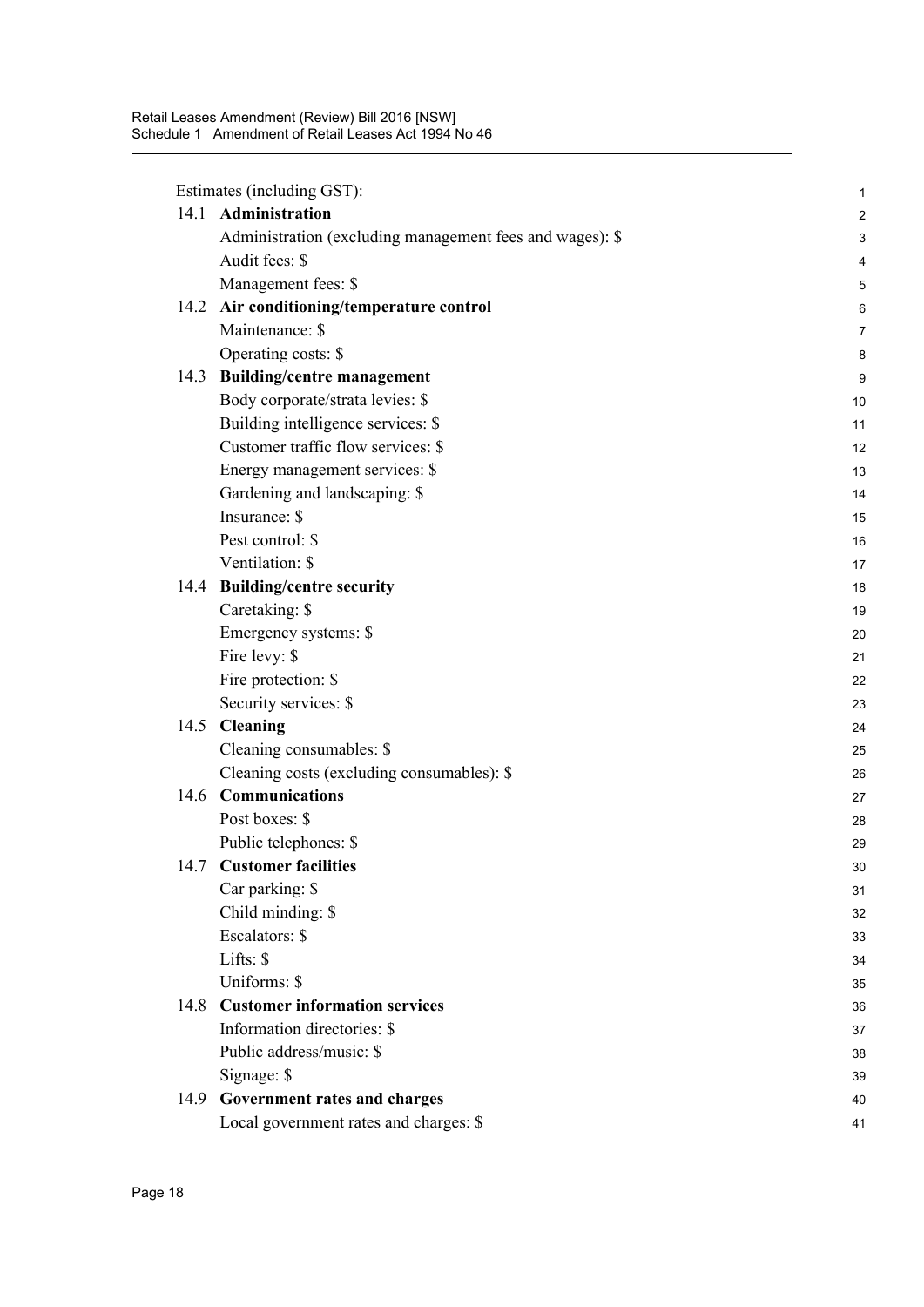|      |                                                                                                                                                           | Water sewerage and drainage rates and charges: \$                                                                                                                                                                                                     | 1                   |
|------|-----------------------------------------------------------------------------------------------------------------------------------------------------------|-------------------------------------------------------------------------------------------------------------------------------------------------------------------------------------------------------------------------------------------------------|---------------------|
|      |                                                                                                                                                           | Land tax: \$                                                                                                                                                                                                                                          | 2                   |
|      |                                                                                                                                                           | 14.10 Repairs                                                                                                                                                                                                                                         | 3                   |
|      |                                                                                                                                                           | Repairs and maintenance: \$                                                                                                                                                                                                                           | 4                   |
|      |                                                                                                                                                           | Sinking fund for repairs and maintenance: \$                                                                                                                                                                                                          | 5                   |
|      |                                                                                                                                                           | Note. Under section 23 of the Retail Leases Act 1994, the lessor may not recover the capital<br>costs of the building/centre from the lessee.                                                                                                         | 6<br>$\overline{7}$ |
|      | 14.11                                                                                                                                                     | <b>Utility services</b>                                                                                                                                                                                                                               | 8                   |
|      |                                                                                                                                                           | Electricity: \$                                                                                                                                                                                                                                       | 9                   |
|      |                                                                                                                                                           | Gas: $\$                                                                                                                                                                                                                                              | 10                  |
|      |                                                                                                                                                           | Oil: \$                                                                                                                                                                                                                                               | 11                  |
|      |                                                                                                                                                           | Water: \$                                                                                                                                                                                                                                             | 12                  |
|      |                                                                                                                                                           | 14.12 Waste management                                                                                                                                                                                                                                | 13                  |
|      |                                                                                                                                                           | Sewage disposal: \$                                                                                                                                                                                                                                   | 14                  |
|      |                                                                                                                                                           | Waste collection and disposal: \$                                                                                                                                                                                                                     | 15                  |
|      | 14.13                                                                                                                                                     | Other outgoings [list]: \$                                                                                                                                                                                                                            | 16                  |
|      |                                                                                                                                                           | 14.14 Total estimated outgoings for the building/centre: \$                                                                                                                                                                                           | 17                  |
|      |                                                                                                                                                           | 14.15 Total estimated lessee contribution to outgoings: \$                                                                                                                                                                                            | 18                  |
| [86] |                                                                                                                                                           | Schedule 2, item 18                                                                                                                                                                                                                                   | 19                  |
|      |                                                                                                                                                           | Omit "or building/centre" from item 18.2.                                                                                                                                                                                                             | 20                  |
| [87] |                                                                                                                                                           | Schedule 2, Part 2 Lessee's disclosure statement                                                                                                                                                                                                      | 21                  |
|      |                                                                                                                                                           | Omit the heading to the lessee's disclosure statement. Insert instead:<br>Part B Lessee's disclosure statement                                                                                                                                        | 22<br>23            |
| [88] |                                                                                                                                                           | <b>Schedule 2A</b>                                                                                                                                                                                                                                    | 24                  |
|      |                                                                                                                                                           | Omit the Schedule. Insert instead:                                                                                                                                                                                                                    | 25                  |
|      |                                                                                                                                                           | Schedule 2A Assignor's disclosure statement                                                                                                                                                                                                           | 26                  |
|      |                                                                                                                                                           | (Section 41A)                                                                                                                                                                                                                                         | 27                  |
|      |                                                                                                                                                           | [The information in Part A is to be provided to the assignee (together with an updated<br>lessor's disclosure statement) and the signed statement in Part B is to be provided to the<br>lessor if the lessee requires the protection of section 41A.] | 28<br>29<br>30      |
|      | Part A Information to be provided to assignee                                                                                                             |                                                                                                                                                                                                                                                       | 31                  |
|      | The assignor (the lessee under the lease to be assigned) provides the following information about the<br>lease to the assignee (the proposed new lessee): |                                                                                                                                                                                                                                                       | 32<br>33            |
|      | (a)                                                                                                                                                       | There are/are no outstanding notices in respect of the lease.<br>[insert details of any outstanding notices]                                                                                                                                          | 34<br>35            |
|      | (b)                                                                                                                                                       | There are/are no outstanding notices from any authority in respect of the retail shop.<br>[insert details of any outstanding notices]                                                                                                                 | 36<br>37            |
|      | (c)                                                                                                                                                       | There are/are no encumbrances on the lease.<br>[insert details of any encumbrances]                                                                                                                                                                   | 38<br>39            |
|      | (d)                                                                                                                                                       | There are/are no encumbrances on, or outside ownership of, any of the fixtures and fittings<br>within the retail shop.<br>[insert details of any encumbrances or outside ownership]                                                                   | 40<br>41<br>42      |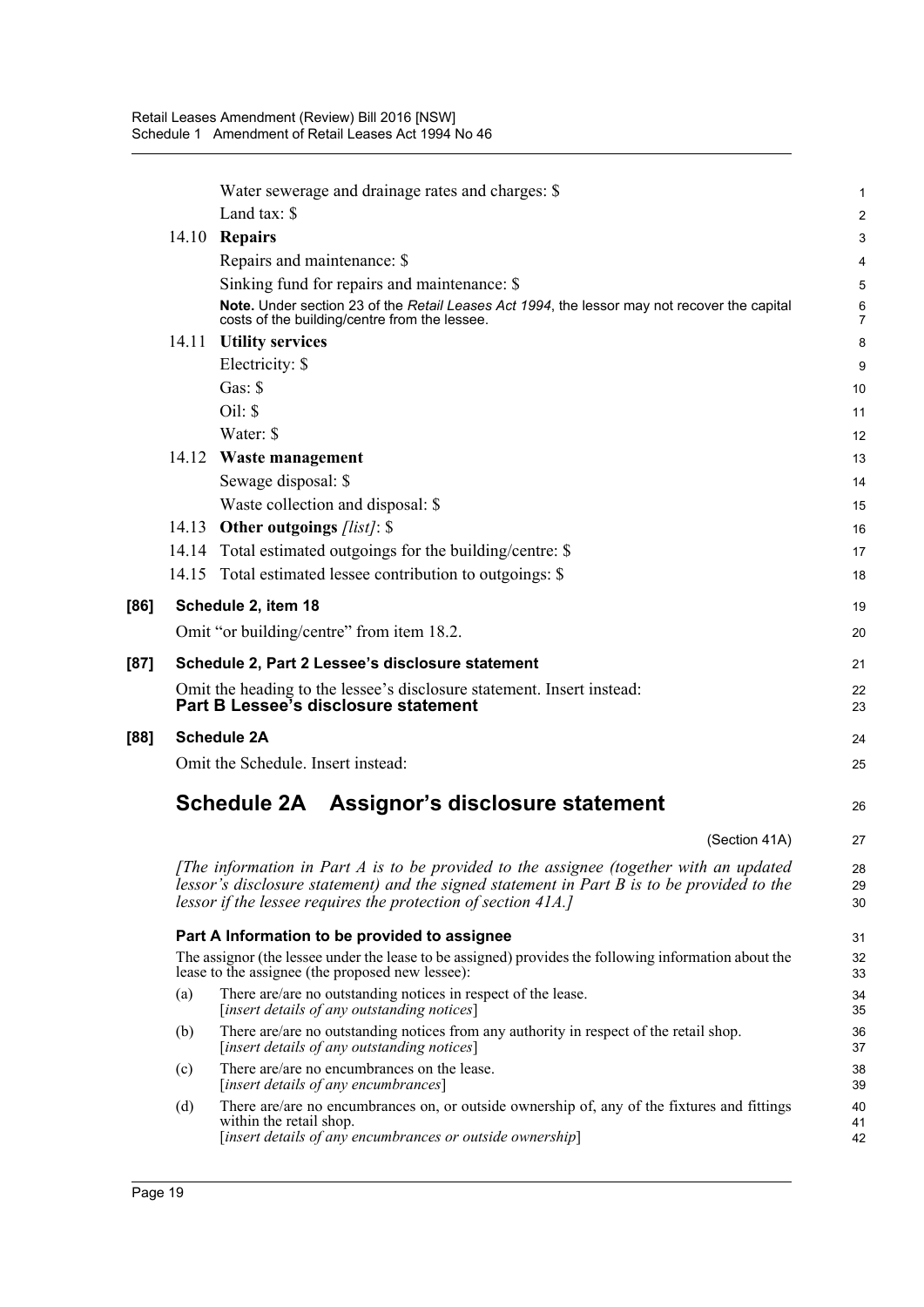|      | (e)                                      |                      | The lessor has/has not conferred rent concessions or other benefits on the assignor during the<br>term of the lease.<br>[insert details of any rent concessions or benefits]                                                                                                                                                                         | 1<br>$\frac{2}{3}$                                |
|------|------------------------------------------|----------------------|------------------------------------------------------------------------------------------------------------------------------------------------------------------------------------------------------------------------------------------------------------------------------------------------------------------------------------------------------|---------------------------------------------------|
|      | (f)                                      | (i)<br>(ii)<br>(iii) | Total (aggregate) sales figures for the past 3 years (or for such period as the lease has been in<br>operation if that period is less than 3 years) are as follows:<br>[insert period/year]<br>S<br>\$<br>[insert period/year]<br>\$<br>[insert period/year]                                                                                         | 4<br>5<br>6<br>7<br>8                             |
|      | Assignor:<br>Date:<br>Assignee:<br>Date: |                      | <b>Part B Certification and acknowledgement</b><br>I certify that I have provided the assignee with the information indicated in paragraphs $(a)$ –(f) and<br>an updated lessor's disclosure statement.<br>I acknowledge receipt from the lessee of the information indicated in paragraphs (a)–(f) and an<br>updated lessor's disclosure statement. | 9<br>10<br>11<br>12<br>13<br>14<br>15<br>16<br>17 |
| [89] |                                          |                      | <b>Schedule 3 Savings and transitional provisions</b>                                                                                                                                                                                                                                                                                                | 18                                                |
|      |                                          |                      | Omit clause 1 (1). Insert instead:                                                                                                                                                                                                                                                                                                                   | 19                                                |
|      |                                          | (1)                  | The regulations may contain provisions of a savings or transitional nature<br>consequent on the enactment of this Act or any Act that amends this Act.                                                                                                                                                                                               | 20<br>21                                          |
| [90] |                                          |                      | Schedule 3, clause 20                                                                                                                                                                                                                                                                                                                                | 22                                                |
|      |                                          | Omit the clause.     |                                                                                                                                                                                                                                                                                                                                                      | 23                                                |
| [91] |                                          |                      | Schedule 3, Part 7                                                                                                                                                                                                                                                                                                                                   |                                                   |
|      |                                          |                      |                                                                                                                                                                                                                                                                                                                                                      | 24                                                |
|      |                                          |                      | Insert after Part 6:                                                                                                                                                                                                                                                                                                                                 | 25                                                |
|      | Part 7                                   |                      | <b>Retail Leases Amendment (Review) Act 2016</b>                                                                                                                                                                                                                                                                                                     | 26                                                |
|      | 37                                       |                      | Meaning of "2016 amending Act"                                                                                                                                                                                                                                                                                                                       | 27                                                |
|      |                                          |                      | In this Part:                                                                                                                                                                                                                                                                                                                                        | 28                                                |
|      |                                          |                      | 2016 amending Act means the Retail Leases Amendment (Review) Act 2016.                                                                                                                                                                                                                                                                               | 29                                                |
|      | 38                                       |                      | <b>General operation of amendments</b>                                                                                                                                                                                                                                                                                                               | 30                                                |
|      |                                          |                      | An amendment made by the 2016 amending Act extends to a lease entered<br>into, and a disclosure statement given, before the commencement of the<br>amendment except as otherwise provided by this Schedule.                                                                                                                                          | 31<br>32<br>33                                    |
|      | 39                                       |                      | <b>Disclosure statement amendments</b>                                                                                                                                                                                                                                                                                                               | 34                                                |
|      |                                          | (1)                  | Section 12A does not apply to a lease entered into before the commencement<br>of that section.                                                                                                                                                                                                                                                       | 35<br>36                                          |
|      |                                          | (2)                  | Section 11 (2A) extends to the termination of a lease that was entered into<br>before the commencement of the subsection but does not apply to the<br>termination of a lease that occurs before that commencement.                                                                                                                                   | 37<br>38<br>39                                    |
|      |                                          | (3)                  | An amendment made to Schedule 2 or 2A by the 2016 amending Act does not<br>apply to a disclosure statement given before the commencement of the<br>amendment.                                                                                                                                                                                        | 40<br>41<br>42                                    |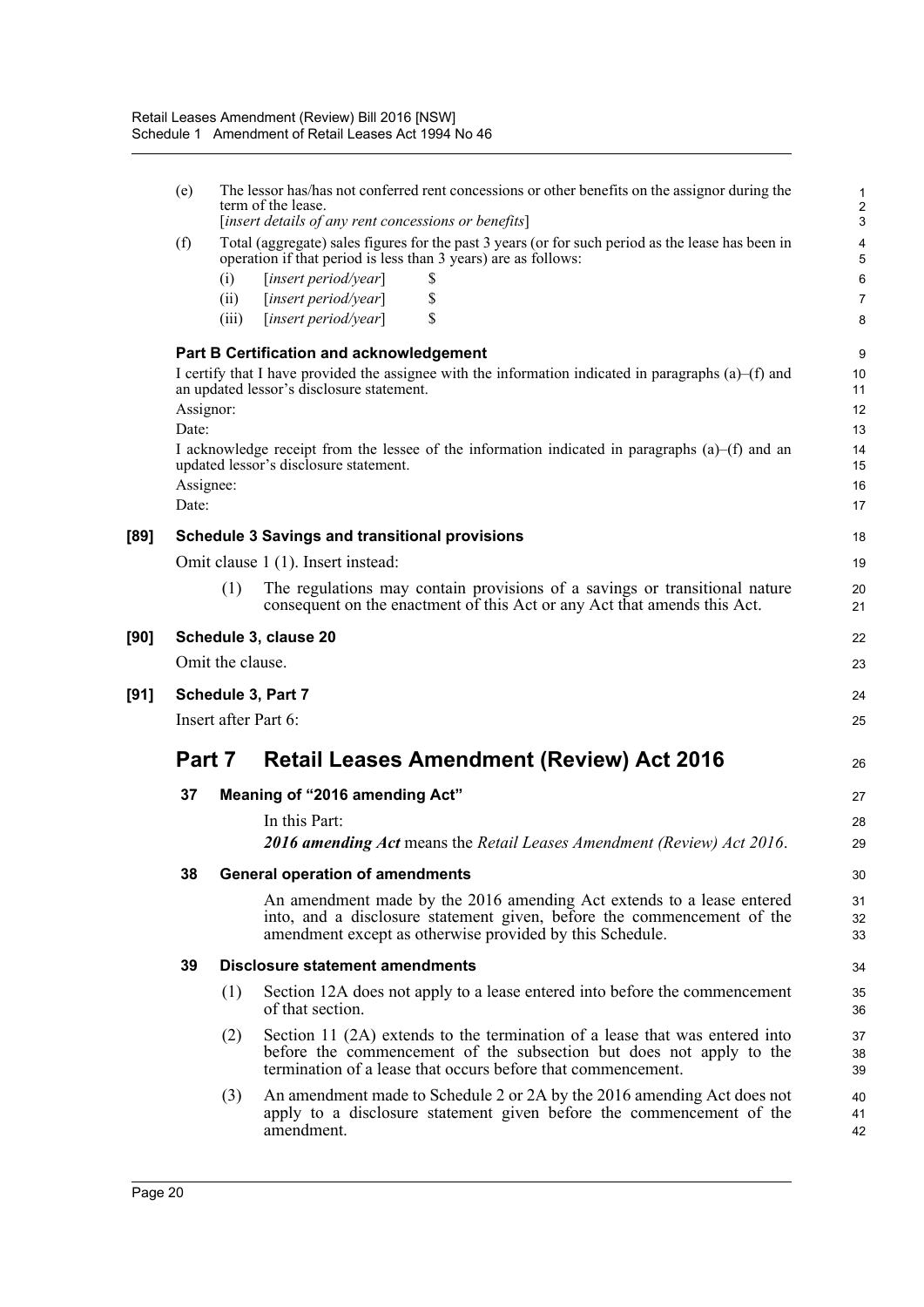#### **40 Execution and registration of lease**

The amendment made by the 2016 amending Act that substitutes sections 15 and 16 does not apply to a lease entered into before the commencement of the amendment.

17 18 19

#### **41 Security bonds**

- (1) The amendment of section 16G by the 2016 amending Act does not apply to an application made before the commencement of the amendment.
- (2) The amendment of section 16H by the 2016 amending Act does not apply to an application made before the commencement of the amendment.
- (3) The amendment of section 16K by the 2016 amending Act extends to notice of a judgment or order received before the commencement of the amendment.
- (4) The repeal of section 16M does not affect an entitlement to interest under that section in respect of any period before that repeal and that section (and sections 16E  $(2)$  and 16V  $(5)$ ) continue to apply despite their repeal to the payment of interest in respect of any period during which a security bond was held by the Secretary before that repeal.

#### **42 Return of bank guarantees**

Section 16BA does not apply to a bank guarantee given in respect of a lease entered into before the commencement of the section.

#### **43 Specialist retail valuers**

- (1) After the commencement of the amendments that provide for the appointment of specialist retail valuers by the Registrar instead of by the Tribunal, a specialist retail valuer appointed by the Tribunal is taken to have been appointed by the Registrar.
- (2) A determination of current market rent completed or pending under and for the purposes of provisions of a lease implied by section 19 (a *section 19 determination*) becomes a determination of current market rent completed or pending under those provisions as implied by section 31 (a *section 31 determination*) and accordingly:
	- (a) the appointment of a specialist retail valuer for the purposes of a section 19 determination is taken to be an appointment for the purposes of a section 31 determination, and
	- (b) information supplied to a specialist retail valuer for the purposes of a section 19 determination is taken to have been supplied for the purposes of a section 31 determination, and
	- (c) a pending claim against a specialist retail valuer under section 19A (3) is taken to be a claim under section 31A (3).
- (3) A protection from liability conferred by section 32B (5) on a specialist retail valuer appointed by the Registrar extends to a specialist retail valuer appointed by the Tribunal before the commencement of that section.

#### **44 Minimum 5-year lease term**

- (1) Sections 6A (4), 16, 21A and 48 (3) as in force before their repeal or substitution by the 2016 amending Act continue to apply to a retail shop lease in force immediately before their repeal or substitution.
- (2) An election under section 6A (4) to have the benefit of section 16 cannot be made after the substitution of section 16 by the 2016 amending Act.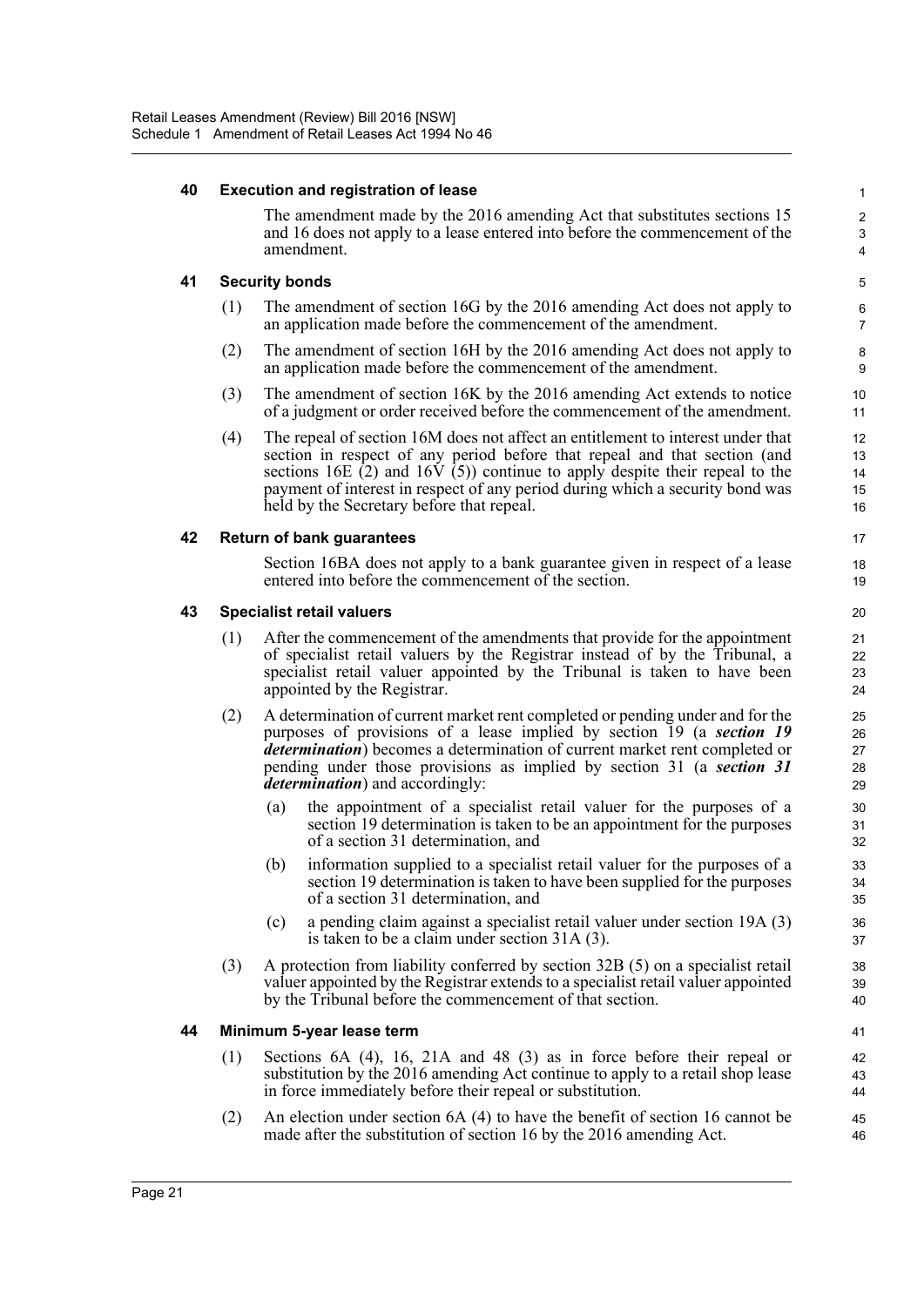| Expenses of obtaining consent of mortgagee                                                                                                                                                                                       |                                                                      |  |
|----------------------------------------------------------------------------------------------------------------------------------------------------------------------------------------------------------------------------------|----------------------------------------------------------------------|--|
| Sections 14 and 45 do not apply to the seeking or accepting of payment of<br>expenses incurred in connection with obtaining the consent of a mortgagee<br>before the commencement of the amendment made by the 2016 amending Act | $\overline{2}$<br>3<br>$\overline{4}$                                |  |
|                                                                                                                                                                                                                                  | 5                                                                    |  |
| Turnover rent                                                                                                                                                                                                                    | 6                                                                    |  |
| The amendment of section 20 by the 2016 amending Act does not apply in<br>respect of a determination of rent or a component of rent made before the<br>commencement of the amendment.                                            | 7<br>8<br>9                                                          |  |
| <b>Consent to assignment</b>                                                                                                                                                                                                     |                                                                      |  |
| The amendment of section 39 by the 2016 amending Act does not apply in<br>respect of the withholding of consent to an assignment of lease before the<br>commencement of the amendment.                                           | 11<br>12<br>13                                                       |  |
| Change to monetary limit of Tribunal's jurisdiction                                                                                                                                                                              | 14                                                                   |  |
| The amendment made to section 73 by the 2016 amending Act does not apply<br>to a retail tenancy claim or unconscionable conduct claim in respect of a lease<br>entered into before the commencement of the amendment.            | 15<br>16                                                             |  |
|                                                                                                                                                                                                                                  | to the definition of <i>lease preparation expenses</i> in section 3. |  |